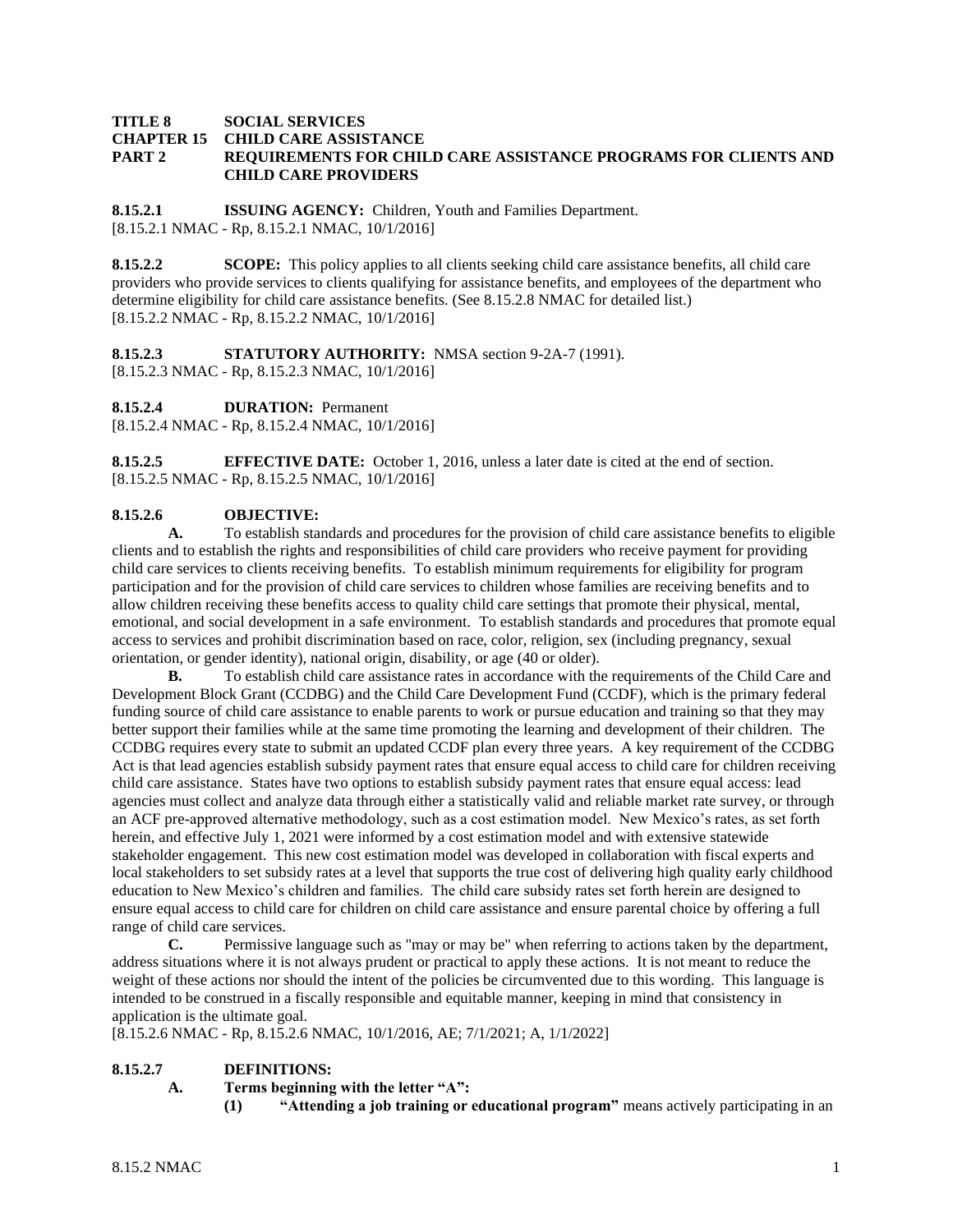in-person or online job training or educational program.

**(2) "At-risk child care"** means a program for families at-risk as determined by the department.

## **B. Terms beginning with the letter "B":** [**RESERVED**]

**C. Terms beginning with the letter "C":**

**(1) "CACFP"** means the child and adult care food program, administered by the children, youth and families department.

**(2) "Child with a disability or special needs"** means a child with an identified disability, health, or mental health conditions requiring early intervention, special education services, under an individualized education plan (IEP) or an individualized family service plan (IFSP), or other specialized services and supports; or children without identified conditions, but requiring specialized services, supports, or monitoring.

**(3) "Client"** means the parent or legal guardian of the child that the department has determined is eligible for child care assistance benefits.

**(4) "Closure"** means the client's child care case is closed with the department.

**(5) "Co-payment"** means the portion of the approved and agreed upon monthly child care cost for clients receiving child care assistance that the client is required to pay to the child care provider. The department's payment to the provider is reduced by the co-payment amount.

# **D. Terms beginning with the letter "D":**

**(1) "Demonstration of incapacity"** means written documentation that an individual is unable to fulfill an eligibility requirement, such as work, school, or the ability to provide child care, and should otherwise be excluded, in whole or in part, from the determination of eligibility. Written documentation of incapacity includes, but is not limited to, the following: statements or letters on a physician's/medical professional's/treatment provider's letterhead stationary; statements, records or letters from a federal government agency that issues or provides disability benefits; statements, records or letters from a state vocational rehabilitation agency counselor; records or letters from a treatment facility/counselor; certification from a private vocational rehabilitation or other counselor that issues or provides disability benefits.

**(2) "Department"** means the New Mexico children, youth and families department (CYFD). **E. Terms beginning with the letter "E":**

**(1) "Earned income"** means income received as gross wages from employment or as profit from self-employment.

**(2) "Essential worker"** means those who conduct a range of operations and services in industries that are essential to ensure the continuity of critical functions in the economy of our nation and state. During this period of economic recovery and subject to budgetary considerations, the presumption is that all workers are essential to the well being of the state's economy.

**F. Terms beginning with the letter "F": "Fluctuation of earnings"** means a family with inconsistent or variable income throughout the year. To calculate fluctuation of earning the department may:

**(1)** average family earnings over a period of time (e.g., 12 months); or

**(2)** choose to discount temporary increases in income provided that a family demonstrates an isolated increase in pay (e.g., short-term overtime pay, temporary increase to pay, etc.) and is not indicative of a permanent increase in income.

**G. Terms beginning with the letter "G": [RESERVED]**

**H. Terms beginning with the letter "H":**

**(1) "Homeless children and youth"** means individuals who lack a fixed, regular, and adequate nighttime residence, which includes:

**(a)** Children and youth who are temporarily sharing the housing of other persons due to loss of housing, economic hardship, or a similar reason; are living in motels, hotels, trailer parks (excludes mobile homes), or camping ground due to the lack of alternative adequate accommodations; are living in emergency or transitional shelters; are abandoned in hospitals; or are awaiting foster care placement;

**(b)** children and youth who have a primary nighttime residence that is a public or private place not designed for or ordinarily used as a regular sleeping accommodation for human beings;

**(c)** children and youth who are living in cars, parks, public spaces, abandoned buildings, substandard housing, bus or train stations, or similar settings; and

**(d)** migratory children who qualify as homeless for the purposes of this subtitle because the children are living in circumstances described in Subparagraphs (a) through (c) of this Paragraph.

**(2) "Household"** means the household as defined below in Paragraph (1) of Subsection C of 8.15.2.11 NMAC.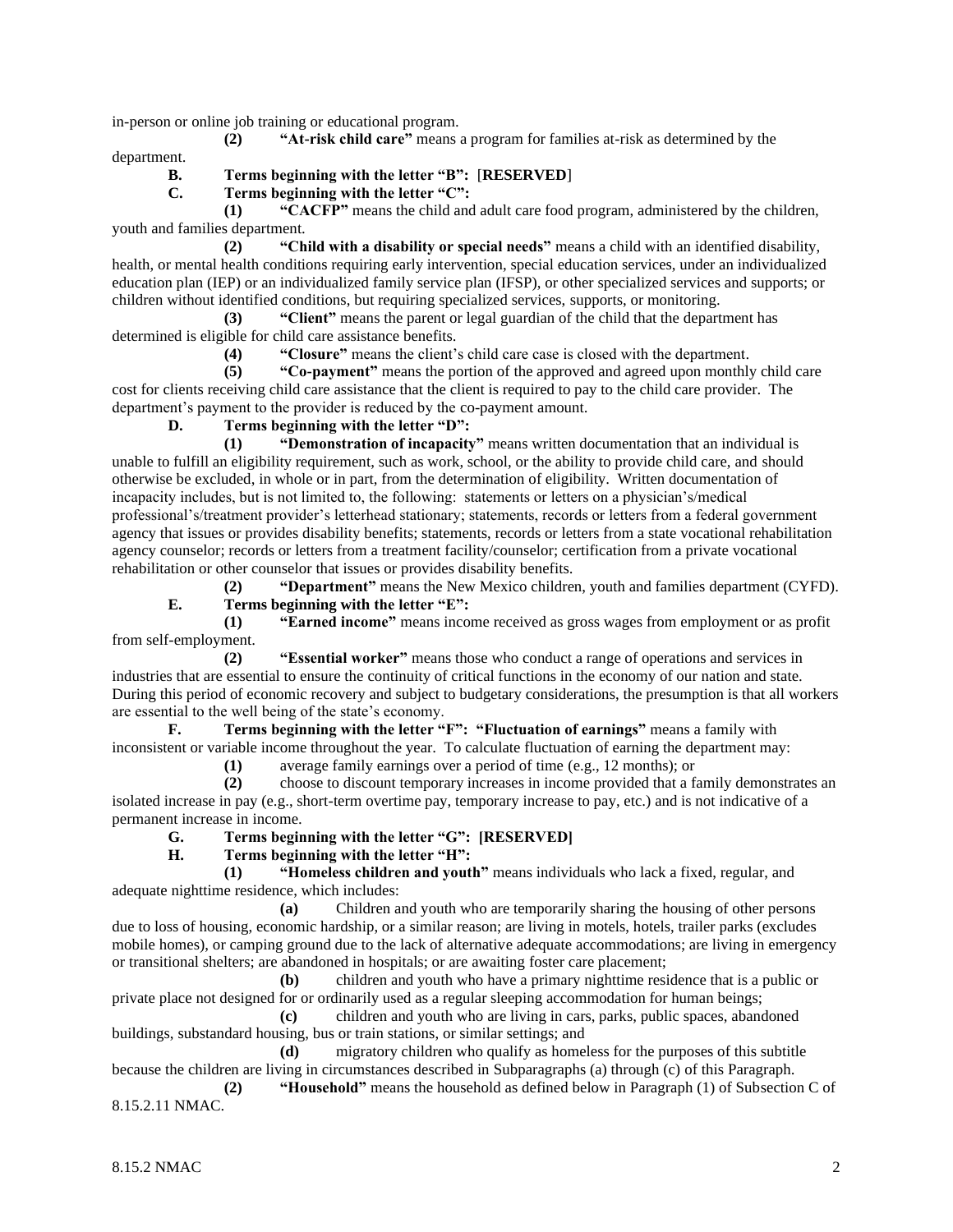**(3) "Household income"** means household income as defined below in Paragraph (3) of Subsection C of 8.15.2.11 NMAC.

**I. Terms beginning with the letter "I":**

**(1) "Incidental money"** means earnings of a minor child for occasional work performed such as baby-sitting, cutting lawns, and other similar activities.

**(2) "Infant, toddler, preschool, school age"** means the age categories used for assigning child care provider reimbursement rates, defined as follows:

- **(a)** infant: zero 23 months;
- **(b)** toddler: 24 -35 months;
- **(c)** preschool: three to five year olds; and
- **(d)** school age: six year olds and older.

**J. Terms beginning with the letter "J": "Job training and educational program"** means participation in a short or long term educational or training program, including online programs that provide specific job skills which allow the participant to enter the workforce and directly relates to enhancing job skills, including but not limited to the acquisition of a general equivalency diploma (GED), English as a second language, literacy training, vocational education training, secondary education including adult basic education and accredited high school programs, and post-secondary institutions. Educational programs include graduate and post graduate programs or classes.

- **K. Terms beginning with the letter "K":** [**RESERVED**]
- **L. Terms beginning with the letter "L":** [**RESERVED**]
- **M. Terms beginning with the letter "M":** [**RESERVED**]
- **N. Terms beginning with the letter "N":**

**(1) "National accreditation status"** means the achievement and maintenance of accreditation status by an accrediting body that has been approved by CYFD. CYFD determines the program criteria and standards to evaluate and approve accrediting bodies.

**(a)** The following are the only national accrediting bodies that are approved by CYFD: **(i)** the association of Christian schools international (ACSI); **(ii)** the council on accreditation (COA) for early childhood education and after school programs; (iii) the international Christian accrediting association (ICAA); **(iv)** the national accreditation commission for early care and education

programs (NAC);

**(v)** the national association for the education of young children (NAEYC) academy for early childhood program accreditation;

**(vi)** the national association of family child care (NAFCC); or

**(vii)** the national early childhood program accreditation (NECPA).

**(b)** Effective July 15, 2014 accrediting bodies that have been previously approved by CYFD that are not on the above list will no longer be CYFD approved national accrediting bodies.

**(2) "Non-temporary change in activity"** means the family has experienced a change in activity that does not meet the definition of a "temporary change in activity" as defined in Paragraph (3) of Subsection T of 8.15.2.9 NMAC.

**(3) "Non-traditional hours of care"** means care provided between the afterhours of 7:00 p.m. and 7:00 a.m. Monday through Friday or care provided during weekend hours between 12:00 a.m. Saturday morning and 12:00 a.m. Monday morning.

**O. Terms beginning with the letter "O":**

**(1) "Open case"** means a case that has not been closed as a result of a failure to recertify, or that has not been closed due to becoming otherwise ineligible for child care assistance benefits.

**(2) "Overpayment"** means a payment of child care assistance benefits received by a client or provider for which they are ineligible based on incomplete or inaccurate information provided by either the client or the provider, or agency error.

**P. Terms beginning with the letter "P": "Provider types"** means the characteristics of child care providers, which determine their approved reimbursement rate, capacity, staffing levels etc. as follows:

**(1) "In-home"** care means care provided in the child's own home.

**(2) "Registered home"** means child care provided in the home of a provider who is registered with the department to care for up to four children. All registered homes receiving child care assistance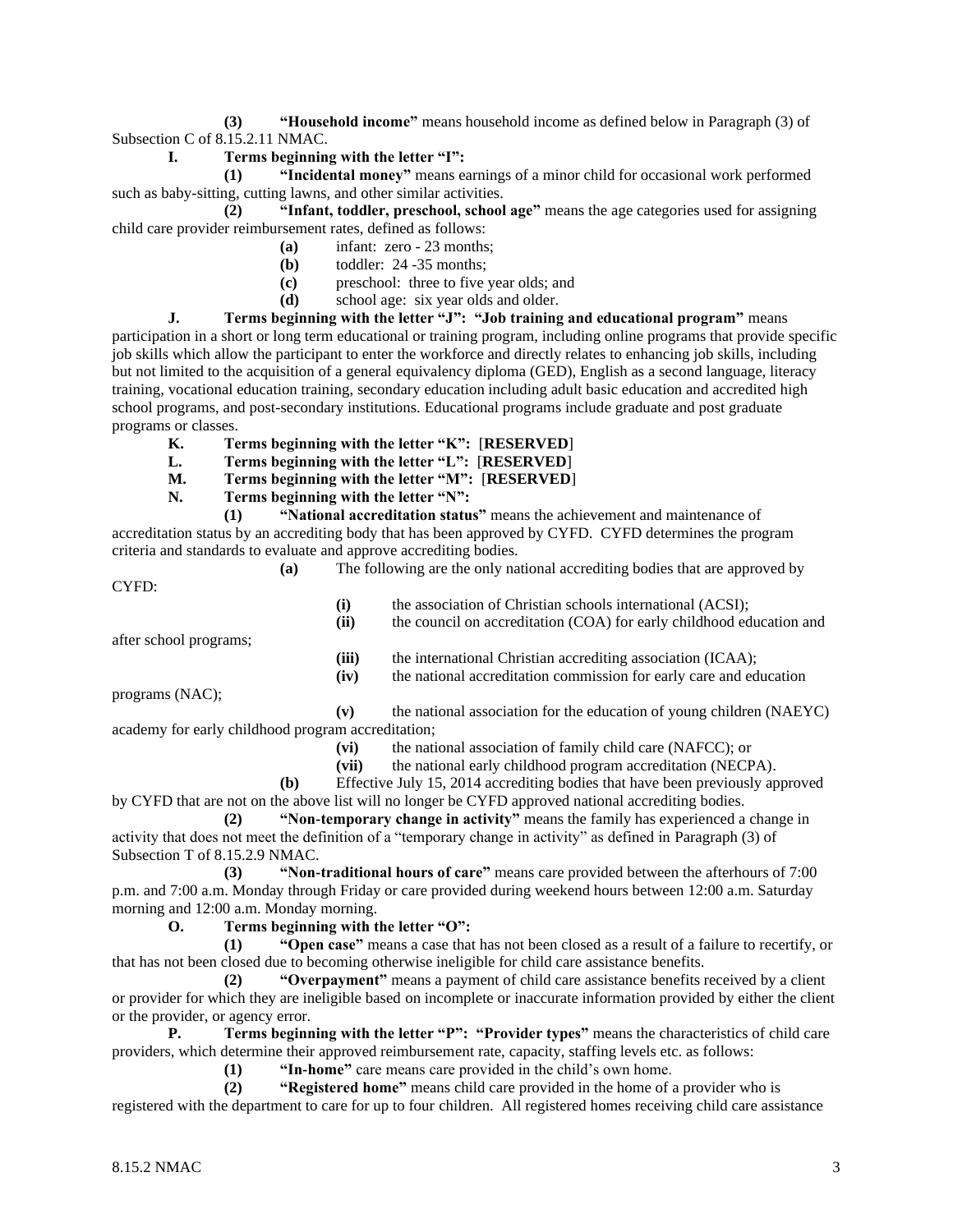subsidies must be enrolled and participate in the child and adult care food program (CACFP), unless they are exempt.

**(3) "Licensed family child care home"** means child care provided in the home of a provider who is licensed by the department to care for up to six children.

**(4) "Licensed group child care home"** means child care provided in the home of a provider who is licensed by the department to care for up to 12 children.

**(5) "Licensed center"** means child care provided in a non-residential setting, which is licensed by the department to provide such care.

**(6) "Out-of-school time care"** means child care provided to a kindergartner or school age child up to age 13 immediately before or immediately after a regularly scheduled school day or when regular school is not in session.

**(7) "Family, friend, or neighbor (FFN)"** means care provided temporarily in a home and only in the case of a public health emergency.

# **Q. Terms beginning with the letter "Q": [RESERVED]**

**R. Terms beginning with the letter "R":**

**(1) "Recertification"** means the process by which a client's eligibility to continue to receive child care assistance benefits are determined.

**(2) "Registration/educational fee"** means a fee charged to private pay and families receiving child care assistance for materials and supplies.

**S. Terms beginning with the letter "S":**

**(1) "Sanctions"** means a measure imposed by the department for a violation or violations of applicable regulations.

**(2) "SNAP"** means the supplemental nutrition assistance program administered by the U.S. department of agriculture, which helps low-income families purchase healthy food. SNAP was previously referred to as food stamps employment and training program.

**(3) "Special supervision"** means the special supervision for child(ren) as defined below in Subsection G of 8.15.2.11 NMAC.

**(4) "Star level"** means a license indicating the level of quality of an early childhood program. A greater number of stars indicates a higher level of quality.

**(5) "Suspension"** means the voluntary cessation of child care benefits at the client's request, during which the client remains eligible.

**T. Terms beginning with the letter "T":**

**(1) "TANF"** means the temporary assistance to needy families program administered by the U.S. department of health and human services. TANF is the successor to the aid to families with dependent children (AFDC) program and provides cash assistance to qualified low-income families with dependent children.

**(2) "Teen parent"** means a biological parent under the age of 20 who is attending high school, working towards a general equivalency diploma (GED) or attending any other job skills training or educational programs directly related to enhancing employment opportunities.

**(3) "Temporary change of activity"** means one of the following events:

**(a)** limited absence from work for employed parents or legal guardians for periods of family leave (including parental leave) or sick leave;

**(b)** interruption in work for a seasonal worker who is not working between regular

**(c)** student holiday or break for a parent or legal guardian participating in training or

education;

industry work seasons;

**(d)** reduction in work, training or education hours, as long as the parent or legal guardian is still working or attending training or education; and

**(e)** cessation of work or attendance at a training or education program less than three months.

**(4) "Termination"** means the client's child care case will be closed due to cause.

## **U. Terms beginning with the letter "U":**

**(1) "Underpayment"** means a payment made by the department for services provided which did not fully reimburse the client or provider.

**(2) "Unearned income"** means income in the form of benefits such as TANF, workmen's compensation, social security, supplemental security income; child support, pensions, contributions, gifts, loans, grants and other income which does not meet the definition of earned income.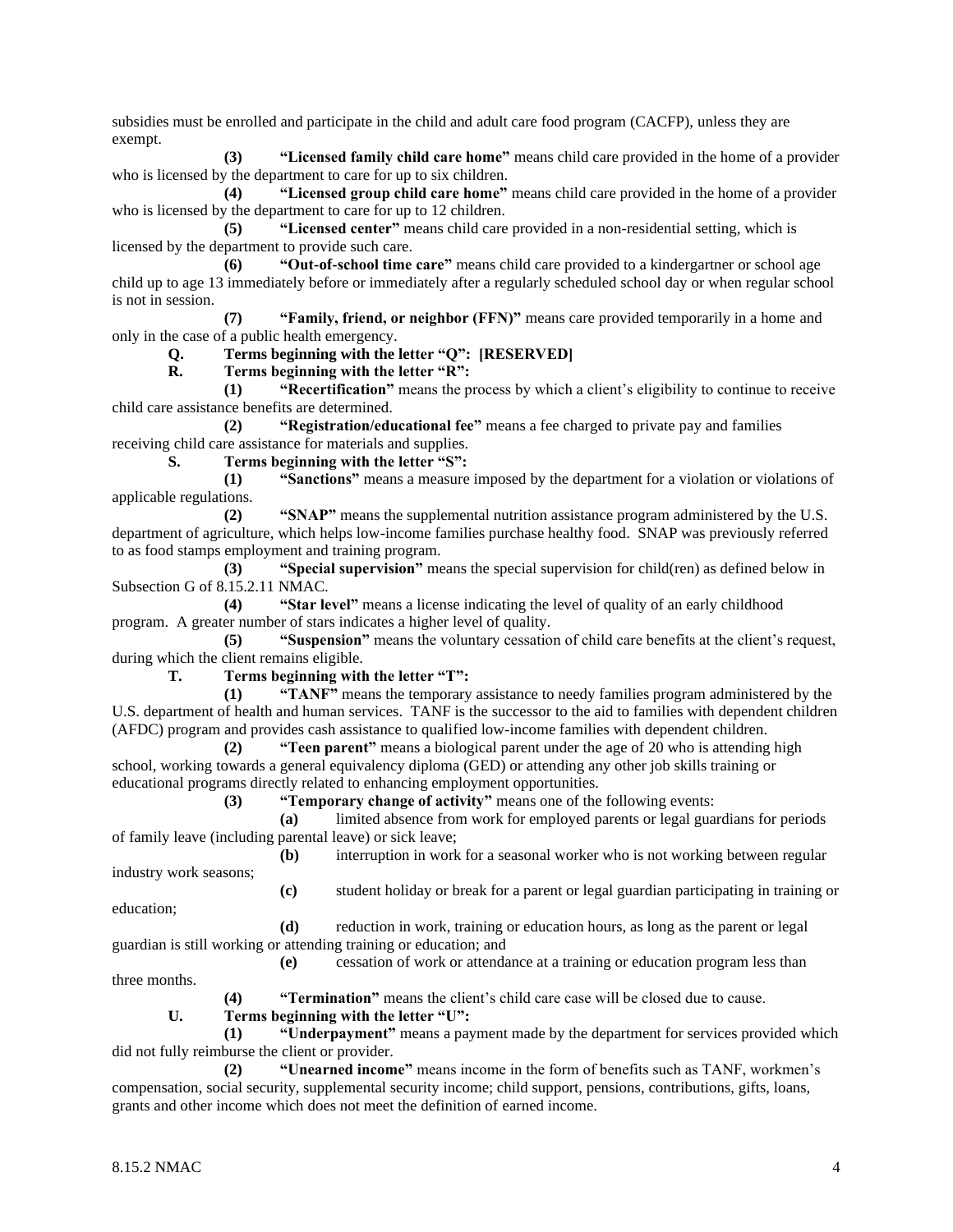**V. Terms beginning with the letter "V":** [**RESERVED**]

**W. Terms beginning with the letter "W": "Working"** means employment of any type, including self-employment and teleworking. For TANF recipients, this includes work experience or community service or any other activity that meets the TANF work activity requirements.

- **X. Terms beginning with the letter "X":** [**RESERVED**]
- **Y. Terms beginning with the letter "Y": [RESERVED**]
- **Z. Terms beginning with the letter "Z":** [**RESERVED**]

[8.15.2.7 NMAC - Rp, 8.15.2.7 NMAC 10/1/2016, A, 2/1/2017; A, 10/1/2019, A/E, 9/18/2020; A, 3/1/2021, A/E, 7/1/2021; A, 1/1/2022]

**8.15.2.8 TYPES OF CHILD CARE:** These policies apply to child care assistance benefits provided to eligible children for the following types of child care to ensure that parents or legal guardians have a variety of child care services from which to choose:

**A.** licensed child care programs administered by public schools and post-secondary institutions that provide on-site care for the children of students;

- **B.** licensed child care programs administered by tribal entities;
- **C.** licensed child care programs administered by church or religious organizations;
- **D.** in-home care;
- **E.** licensed child care centers;
- **F.** registered family childcare homes;
- **G.** licensed family and group childcare homes;
- **H.** licensed out of school time programs;
- **I.** licensed programs operated by employers for their employees; and
- **J.** FFN.

[8.15.2.8 NMAC - Rp, 8.15.2.8 NMAC, 10/1/2016; A, 3/1/2021]

**8.15.2.9 PRIORITIES FOR ASSISTANCE:** Any funds received by the department under the child care development fund and other sources are expended for child care assistance pursuant to the following priorities:

**A.** Priority one: Clients receiving temporary assistance to needy families (TANF) benefits to include TANF diversionary payment, are considered priority one clients.

**(1)** Participation exemption: The human services department (HSD) grants participation exemptions to TANF clients who cannot locate child care. The children, youth and families department is responsible for the verification of the TANF participant's inability to locate child care. Reasons for a participation exemption due to lack of child care are as follows:

**(a)** the unavailability of appropriate child care within a reasonable distance from the individual's home or work site;

**(b)** the unavailability or unsuitability of informal child care by a relative or under

other arrangements; or

**(c)** the unavailability of appropriate and affordable formal child care by a relative or under other arrangements.

**(2)** A person who applies for participation exemption for any or all of the above reasons is

referred to the children, youth and families department child care resource and referral. The child care resource and referral assists the client with location of child care. The final validation/verification of a client's inability to locate child care is determined by the child care services bureau supervisor in conjunction with his/her supervisor. A client who receives a participation exemption due to lack of child care is required to re-apply for the exemption every six months. If a person disagrees with the determination of their eligibility for a participation exemption, they may apply for a fair hearing with HSD. HSD is responsible for providing notice of the approval or denial of a participation exemption.

**B.** Priority one A: [RESERVED]

**C.** Priority one B: Child care assistance for income eligible families whose income is at or below one hundred percent of the federal poverty level, adjusted annually in accordance with federal guidelines. The department prioritizes child care services within priority one B for children with special needs, disabilities, homeless families, and for teen parents.

**D.** Priority two: Families transitioning off TANF and clients who have received a TANF diversionary payment. Clients must have received TANF for at least one month, or a diversionary payment, in the past 12 months in order to qualify for priority two. Only clients transitioning off TANF whose TANF cases are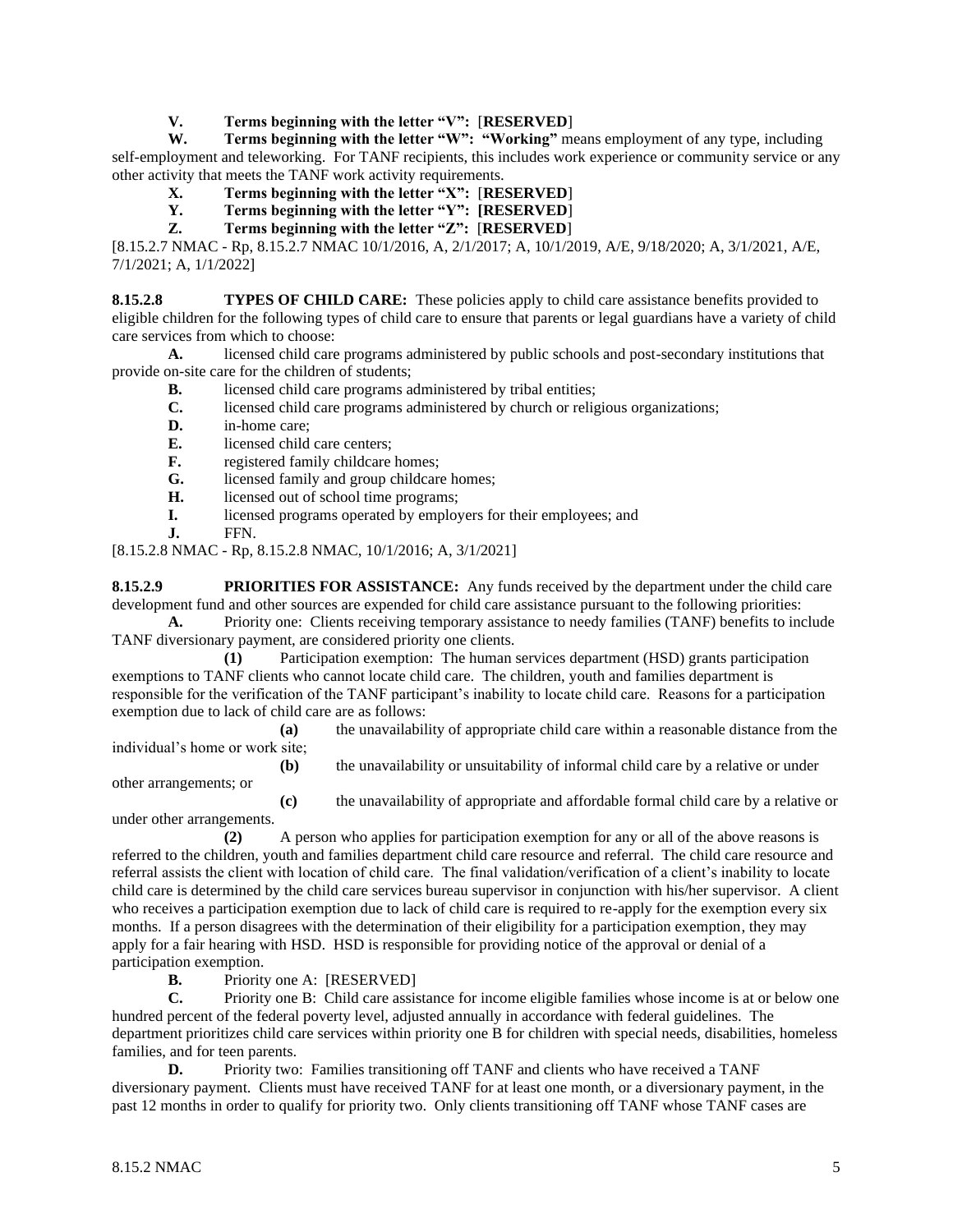closed at least in part due to increased earnings or loss of earned income deductions or disregards are eligible for priority two. Priority two clients do not have to meet income eligibility requirements during their 12 consecutive month period of eligibility for priority two child care.

**E.** Priority three: [RESERVED]

**F.** Priority four: Child care assistance for families whose income is above one hundred percent of the federal poverty level but at or below two hundred percent of the federal poverty level, adjusted annually in accordance with federal guidelines. These families are certified for a 12 month block of time and will remain eligible at or below two hundred fifty percent of the federal poverty level. Exceptions to the 12 month certification period are included in 8.15.2.11 NMAC. The department prioritizes child care services within priority four for children with special needs, disabilities, homeless families, and for teen parents.

**G.** Priority four plus: During this period of economic recovery and subject to budgetary considerations, child care assistance for essential workers whose income is above two hundred percent of the federal poverty level but at or below [three] four hundred [thethere] percent of the federal poverty level, adjusted annually in accordance with federal guidelines. These families are certified for a 12 month block of time and will remain eligible at or below four hundred and twenty-five percent of the federal poverty level. Exceptions to the 12 month certification period are included in 8.15.2.11 NMAC. The department prioritizes child care services within priority four plus for children with special needs, disabilities, homeless families, and for teen parents.

**H.** Priority five: In addition to these priorities, the department pays for at-risk child care as approved by the department. Child care benefits are provided for a minimum of six months to support the family. Income, work and education requirements and copayments are waived for clients in this priority.

[8.15.2.9 NMAC - Rp, 8.15.2.9 NMAC, 10/1/2016; A; 10/1/2019; A/E, 9/18/2020; A, 3/1/2021; A/E, 8/1/2021; A, 1/1/2022; A/E, 5/1/2022; A/E, 5/6/2022]

# **8.15.2.10 APPLICATION PROCESS:**

**A.** Clients apply for child care assistance benefits by presenting the following documents to establish eligibility:

**(1)** a completed signed application form;

**(2)** documentation of current countable earned and unearned income as listed below and defined in Paragraph (5) of Subsection C of 8.15.2.11 NMAC;

**(3)** documentation of the applicant's TANF eligibility or participation, if applicable, and can include applicant's social security number or assigned TANF identification number;

**(4)** school schedule or verification of educational activity, if applicable;

**(5)** demonstration of incapacity for parent or legal guardian, if applicable;

**(6)** verification of birth for all applicant's household children;

**(7)** documentation of qualifying immigration status, as defined by the United States

department of health and human services, administration for children and families, office of child care, for all children requesting child care assistance;

- **(8)** verification of custody of children, if applicable;
- **(9)** verification of dependency of a child or adult household member, if applicable;
- **(10)** documentation of New Mexico residency;
- **(11)** identification for parent/guardian; and
- **(12)** department approved provider.

**B.** The following are acceptable documents to use to verify eligibility. Other documents may be considered and taken to the supervisor to be reviewed for eligibility.

| considered and taken to the supervisor to be reviewed for englority. |                                                                                                                   |  |
|----------------------------------------------------------------------|-------------------------------------------------------------------------------------------------------------------|--|
| Verification Type                                                    | Acceptable documentation or information (examples)                                                                |  |
| Verification of Birth                                                | -Birth certificate<br>-Hospital or public health records<br>-Certificate of Indian blood<br>-Birth center records |  |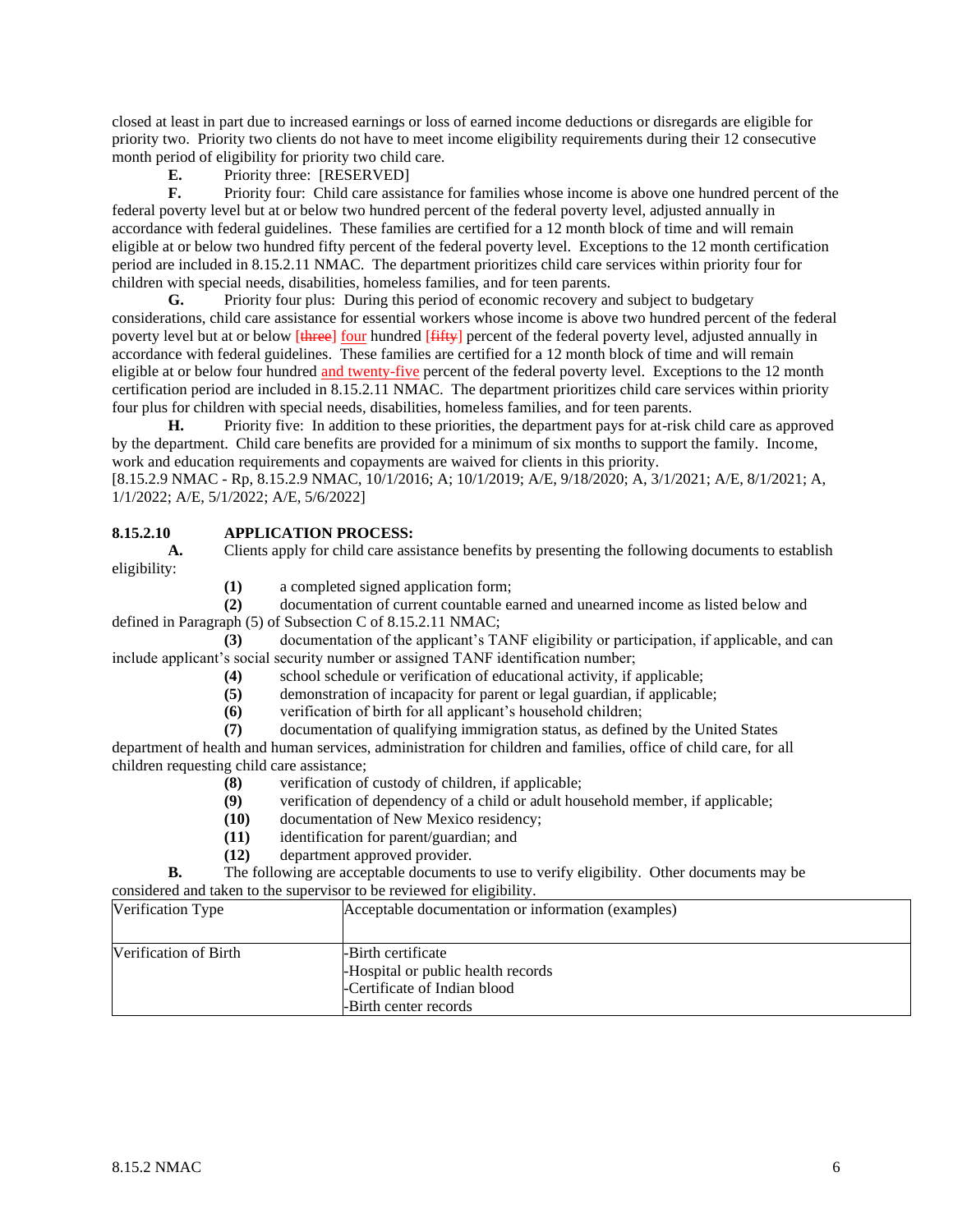| <b>Countable Earned Income</b> | -Paystubs                                                                                |  |  |
|--------------------------------|------------------------------------------------------------------------------------------|--|--|
|                                | Employer statement/verification of work form (for new employment)                        |  |  |
|                                | Client statement, if earning wages from various odd jobs/day labor                       |  |  |
|                                | Employer contract/work agreement                                                         |  |  |
|                                | Payroll/gross wage history                                                               |  |  |
|                                |                                                                                          |  |  |
|                                | For self-employed individuals:                                                           |  |  |
|                                | -Income tax return with transcripts                                                      |  |  |
|                                | Profit and loss (must be verified by a bookkeeper or accountant)                         |  |  |
|                                | Common reporting standard (CRS) statements from New Mexico taxation and revenue          |  |  |
|                                |                                                                                          |  |  |
|                                | department                                                                               |  |  |
| Countable Unearned Income      | Benefit award letter (i.e. - social security, veteran administration (VA))               |  |  |
|                                | Letter or document from agency making payment                                            |  |  |
|                                | Court records or other legal documents                                                   |  |  |
|                                | Statement from tribal agency                                                             |  |  |
|                                | Bank or other financial statement                                                        |  |  |
|                                | -Divorce or separation decree                                                            |  |  |
|                                | -Trust documents                                                                         |  |  |
|                                | -Workers' compensation documents                                                         |  |  |
|                                | -Rental income information                                                               |  |  |
|                                |                                                                                          |  |  |
| Qualifying Activity            | Proof of TANF participation                                                              |  |  |
|                                | (example: work participation agreement (WPA))                                            |  |  |
|                                | -School schedule                                                                         |  |  |
|                                | -Statement from educational institution                                                  |  |  |
|                                | -Work schedule                                                                           |  |  |
|                                |                                                                                          |  |  |
|                                | Paystubs                                                                                 |  |  |
|                                | Employer statement                                                                       |  |  |
|                                | Client statement                                                                         |  |  |
|                                | Contract/work agreement                                                                  |  |  |
|                                | Proof of new business registration with state                                            |  |  |
| Documentation of Incapacity    | Statement or letter from medical professional on letterhead/stationary                   |  |  |
|                                | -Statement/record/letter from a federal government agency that issues or provides        |  |  |
|                                |                                                                                          |  |  |
|                                | disability benefits                                                                      |  |  |
|                                | Statement/records/letters from a state vocational rehabilitation agency counselor        |  |  |
|                                | -Records/letters from a treatment facility/counselor                                     |  |  |
|                                | Certification from a private vocational rehabilitation or other counselor that issues or |  |  |
|                                | provides disability benefits                                                             |  |  |
| Custody                        | Court order, or other legal records                                                      |  |  |
|                                | Adoption records                                                                         |  |  |
|                                | Statement signed under penalty of perjury                                                |  |  |
|                                |                                                                                          |  |  |
|                                | Attorney records                                                                         |  |  |
| Dependency                     | Court order                                                                              |  |  |
|                                | Notarized statement                                                                      |  |  |
|                                | -Divorce papers                                                                          |  |  |
|                                | -Durable power attorney                                                                  |  |  |
|                                | Guardianship documentation                                                               |  |  |
|                                | -Federal tax documents verifying person is claimed as a dependent                        |  |  |
|                                | -Written statement with supervisor's approval                                            |  |  |
|                                |                                                                                          |  |  |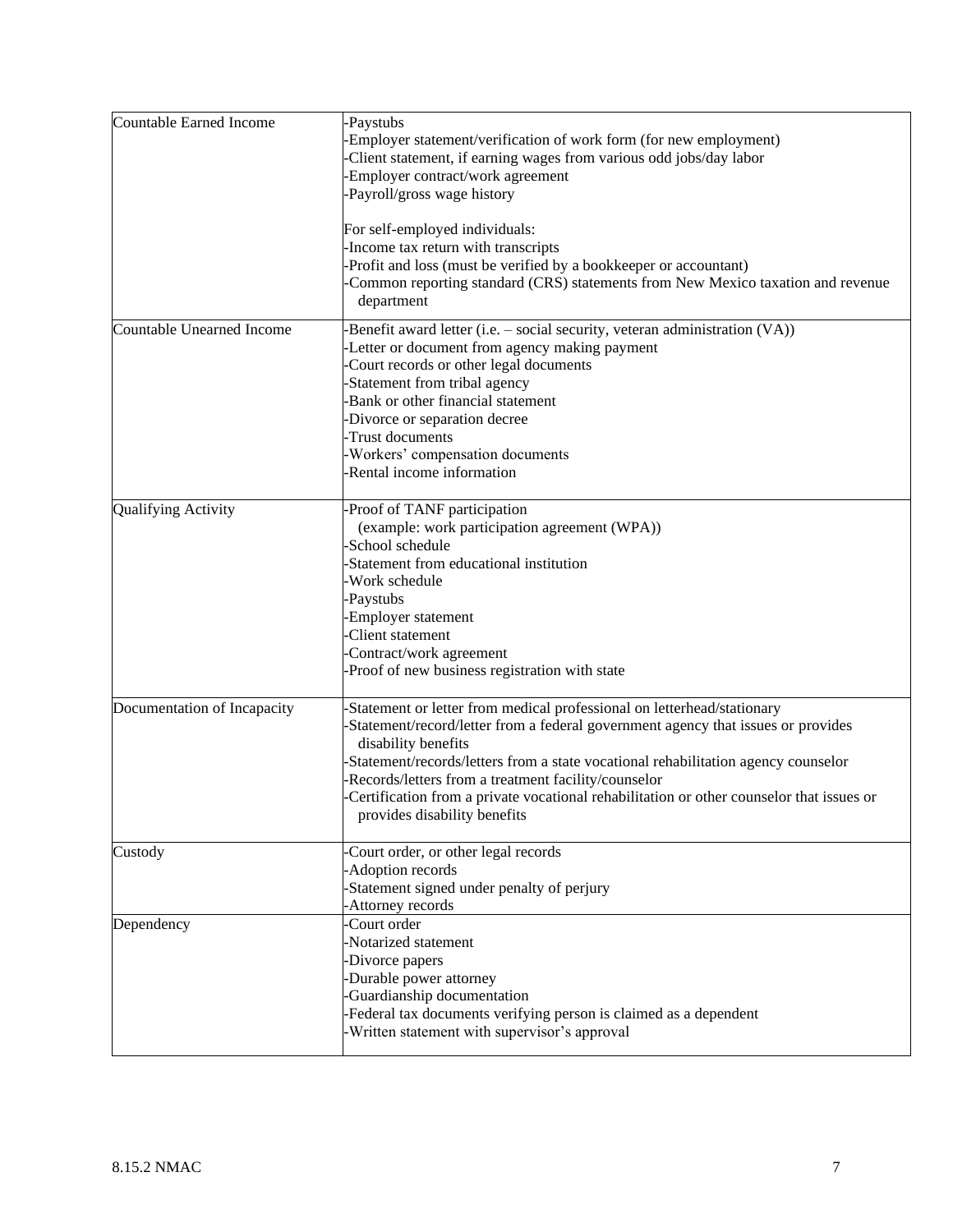| New Mexico Residency               | -Lease/rental agreement                                                                |  |  |
|------------------------------------|----------------------------------------------------------------------------------------|--|--|
|                                    | -Utility bill                                                                          |  |  |
|                                    | -Mortgage receipt                                                                      |  |  |
|                                    | -Written statement from person you are residing with                                   |  |  |
|                                    | -Current New Mexico driver's license                                                   |  |  |
|                                    | -Statement from landlord                                                               |  |  |
|                                    | -Other records that provide a name and address                                         |  |  |
| Identification for Parent/Guardian | -Current or expired government issued photo identification/passport                    |  |  |
|                                    | -School photo identification                                                           |  |  |
|                                    | Government issued immigration document with photo                                      |  |  |
|                                    | Employer identification with photo                                                     |  |  |
| Citizenship/Immigration            | United States birth certificate                                                        |  |  |
| Verification                       | -Military identification                                                               |  |  |
|                                    | -Passport                                                                              |  |  |
|                                    | Naturalization certificate                                                             |  |  |
|                                    | -Permanent resident card                                                               |  |  |
|                                    | -ASPEN/HSD verification (client must be listed as "eligible child")                    |  |  |
|                                    | (example: refugees/other qualified aliens may receive services through HSD but also    |  |  |
|                                    | may have United States department of state form)                                       |  |  |
|                                    | -Numident (from social security office)                                                |  |  |
|                                    | -Refugee/asylee letter from United States secretary of state or from homeland security |  |  |
|                                    | Any document from the immigration and naturalization services (INS), department of     |  |  |
|                                    | homeland security (DHS), or other authoritative document showing a child's             |  |  |
|                                    | immigration status that qualifies the child for assistance                             |  |  |

**C.** The department may approve a client to submit their initial application by fax, email, electronic submission, or mail. Clients shall have 14 calendar days after initial submission of an application to submit all other required forms. Upon approval from the child care regional manager, clients may be given longer than 14 calendar days, but no more than 30 calendar days, to submit required documentation.

**D.** Assistance is provided effective the first day of the month of application if all of the following apply:

**(1)** the client is utilizing child care services;

**(2)** the client is employed, attending school or a training program. In the case of a public health emergency, the department secretary may waive the requirement for employment, attending school or a training program; and

**(3)** the provider is eligible to be paid.

[8.15.2.10 NMAC - Rp, 8.15.2.10 NMAC, 10/1/2016; A/E, 03/16/2020; A, 8/11/2020; A/E, 9/18/2020; A, 3/1/2021; A, 1/1/2022]

**8.15.2.11 ELIGIBILITY REQUIREMENTS:** Clients are eligible for child care assistance benefits upon meeting the requirements for eligibility as determined by the department and federal regulation.

**A.** Child care staff will initiate communication at the initial determination of their eligibility period to provide outreach and consumer education with a case management approach and coordination of services to support families.

**B.** Eligibility period: Based upon the client meeting all eligibility requirements, a 12-month certification period will be granted.

**(1)** Eligibility may be granted for less than 12 months at the parent or legal guardian's request. The parent or legal guardian will, however, remain eligible for the approved 12-month eligibility period. **(2)** At-risk child care may be granted for less than 12 months as determined by the

department.

**(3)** Eligibility may be granted for up to three months for seeking employment. The eligibility may be closed if the client fails to obtain a qualifying activity within three months. The department has the discretion to extend the job search period.

**(4)** The client will remain eligible if a temporary change of activity occurs.

**(5)** If a client experiences a non-temporary change in activity, the child care placement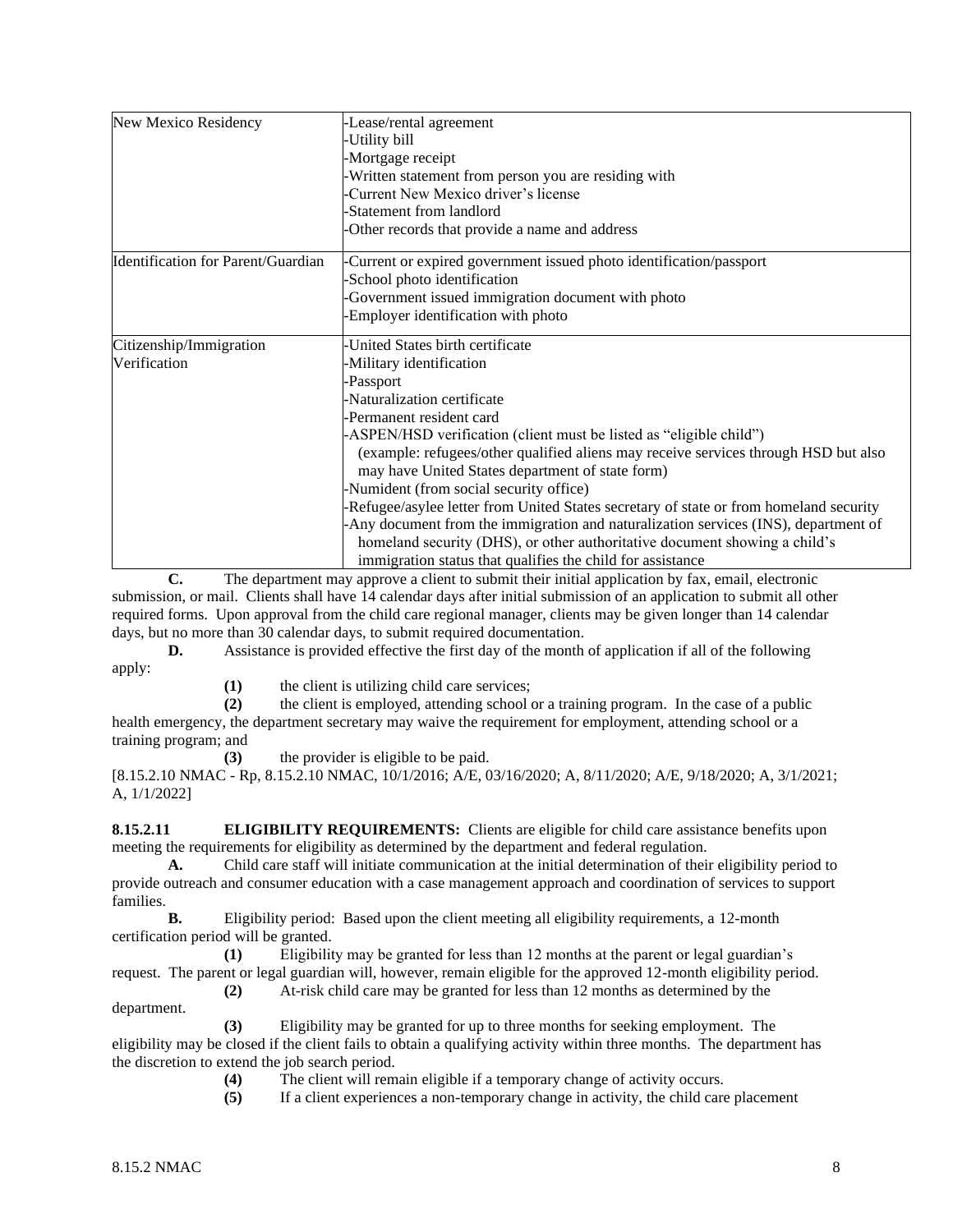agreement may close; however, the client will remain eligible for the approved 12-month eligibility period.

**C.** Income eligibility determination:

**(1)** The household: The household includes biological parents, stepparents, legal guardians of the child(ren) for whom child care assistance is sought, and any legal dependents of the aforementioned, living in the household, thereby constituting an economic unit. Grandparents who are not legal guardians living in the household are counted as members of the household, but their earned and unearned income is excluded from the eligibility calculations. Periods of absences: A household member may be absent from the home and will be considered as living in the home and be counted in the household composition as long as the absent household member plans to return to the home. Any parent or legal guardian who remains in the home must be working, attending school, or participating in a job training or educational program. Temporary absence may include, but are not limited to, attending school, working, training, medical or other treatment, or military service.

**(2)** Legal guardians who are not the parents of the child(ren) for whom child care assistance is sought, are required to qualify for child care assistance as per Paragraph (3) below and, upon qualification, have the required co-payment waived.

**(3)** Household income: The household's gross monthly or annual average countable earned and unearned income, taking into account any fluctuation(s) of earnings, and will always be calculated in favor of eligibility. Household income does not include any earned and unearned income received by grandparents who are not legal guardians, and any legal dependents of the biological parents, stepparents, or legal guardians of the child(ren) for whom child care assistance is sought, living in the household.

**(4)** Family assets: A family's assets may not exceed one million dollars.

**(5)** Countable earned and unearned income: The following sources of income are counted when computing a family's eligibility for assistance and for determining the co-payment (if applicable): income from employment by working for others or from self-employment; alimony payments; veterans administration (VA) payments except VA payments that are specifically exempted in Paragraph (6) of Subsection C of 8.15.2.11 NMAC; workman's compensation; railroad retirement benefits; pensions; royalties; income from rental property; social security benefits except social security payments that are specifically exempted in Paragraph (6) of Subsection C of 8.15.2.11 NMAC; overtime shall be counted at CYFD's discretion if CYFD determines that the applicant is paid overtime on a regular basis.

**(6)** Exempt income: The types of income not counted when computing eligibility or copayments include but are not limited to: earnings of household dependents; earnings of household grandparents who are not the legal guardians of the child(ren) for whom child care assistance is sought; SNAP; TANF benefits, including diversion payments; supplemental security income (SSI); social security disability insurance (SSDI); social security benefits received by household children; any VA payments made on behalf of the child(ren); VA benefits for educational purposes or for disability; unemployment benefits; work study income; child support payments; military food and housing allowances; an increase in military salary or allowances due to "temporary national emergency status beginning September 11, 2001"; third party payments; energy assistance benefits; foster care payments; adoption subsidies; loans; child or adult nutrition programs; income tax refunds; payments for educational purposes including graduate and other educational stipends; compensation under the Domestic Volunteer Services Act and the volunteers in service to America (VISTA) program or AmeriCorps; Work Investment Act (WIA) payments made to dependent children; relocation payments; department of vocational rehabilitation (DVR) training payments; in-kind gifts; cash gifts; employer reimbursements; overtime, unless CYFD determines that the applicant is paid overtime on a regular basis; payments from special funds such as the agent orange settlement fund or radiation exposure compensation settlement fund; lump sum payments such as those resulting from insurance settlements and court judgments; or other resources such as savings, individual retirement accounts (IRAs), vehicles, certificates of deposits (CDs) or checking accounts. In the case of an emergency, or under extenuating circumstances, the department secretary may disregard certain temporary income, such as federal stimulus payments or hazard pay.

**(7)** Verification of household countable earned and unearned income: Clients applying for child care assistance benefits are required to verify household countable earned and unearned income by providing current documentation of income for biological parents, stepparents, and legal guardians of the child(ren) for whom child care assistance is sought, living in the household, who receive such income. A self-employed individual who does not show a profit that is equal to federal minimum wage times the amount of hours needed per week within 24 months from the start date of receiving child care assistance will be evaluated by the child care assistance supervisor, at which point services may be reduced or discontinued.

## **(8) Calculating income:**

**(a)** Current income provided to determine eligibility shall be used as an indicator of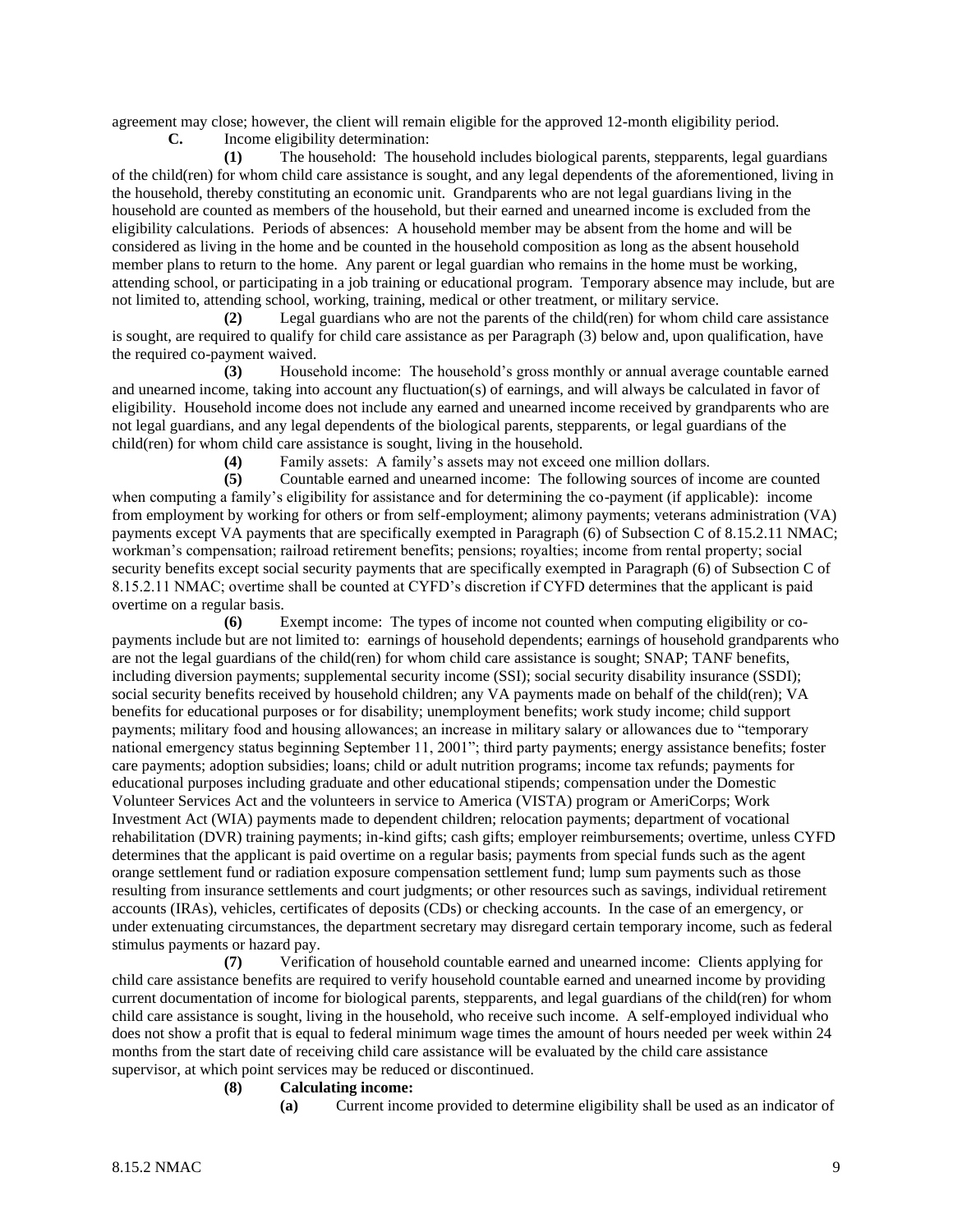the income that is and shall be available to the household during the certification period. Fluctuation(s) of earnings may be taken into account as specified in Paragraph (3) of Subsection C of 8.15.2.11 NMAC

**(b) Conversion factors:** When income is received on a weekly, biweekly, or semimonthly basis, the income shall be converted to monthly amount as follows:

**(i)** Income received on a weekly basis is averaged and multiplied by four and three-tenths. Weekly income is defined as income received once per week.

**(ii)** Income received on a biweekly basis is averaged and multiplied by two and fifteen one-hundredths. Biweekly income is defined as income received once every two weeks. Income is received on the same day of the week each pay period, therefore receiving 26 payments per year.

**(iii)** Income received on a semimonthly basis is averaged and multiplied by two. Semimonthly income is defined as income received twice per month every month of the year. Income is received on specific dates of the month, therefore receiving 24 payments per year.

**(iv)** Income received on a monthly basis is averaged and multiplied by one. Monthly income is defined as income received once per month.

**D.** Residency requirement: An applicant of child care assistance and a child care provider must be a resident of the state of New Mexico. Proof of residency is required.

**E.** Citizenship and eligible immigration status: Any child receiving child care assistance must be a citizen or legal resident of the United States; or a qualified immigrant as defined by the United States department of health and human services, administration for children and families, office of child care.

**F.** Age requirement: Child care benefits are paid for children between the ages of six weeks up to the day in which the child turns 13 years old. Eligibility determinations made prior to a child turning 13 years old may be granted a 12-month eligibility period or a lesser period of time as determined by the department for at-risk child care.

**G.** Special supervision: Children between the ages of 13 and 18 who are under the supervision of a court of law, or who are determined by a medical or treatment professional to require supervision.

**H.** Children enrolled in head start, kindergarten, school or other programs: Child care benefits are not paid during the hours that children are attending head start, kindergarten, New Mexico pre-k, school or other programs.

**I.** Work/education requirement: Child care benefits are paid only for families who are working, attending school or participating in a job training or educational program and who demonstrate a need for care during one or more of these activities. Clients who are receiving TANF are required to participate in a TANFapproved activity unless they are exempt by TANF. Clients and caseworkers shall negotiate a reasonable amount of study and travel time during the application or recertification process. The department may, in its discretion, exempt a client or applicant from the work/education requirement upon submission of a demonstration of incapacity. [8.15.2.11 NMAC - Rp, 8.15.2.11 NMAC, 10/1/2016; A/E, 9/18/2020; A, 3/1/2021; A/E, 7/1/2021; A, 1/1/2022]

**8.15.2.12 RECERTIFICATION:** Clients must recertify for services at the end of their eligibility period by complying with all requirements of initial certification. Clients who recertify will qualify at or below two hundred and fifty percent of the federal poverty level. Clients above two hundred and fifty percent of the federal poverty level must qualify as an essential worker as defined in Paragraph (2) of Subsection E of 8.15.2.9 NMAC. Clients designated as essential workers who recertify must be at or below four hundred and twenty-five percent of the federal poverty level. If recertification is not completed in a timely manner, the case may be closed on the last day of the month for which assistance is provided under the previous child care placement agreement. At time of recertification, clients must provide documentation of income, or proof of school enrollment. Changes in income, household size, employment, training or educational status are noted in the client's record. Co-payment, if applicable, is re-determined at the time of recertification. A 12-month certification period will be granted in accordance with eligibility requirements outlined in Subsection B of 8.15.2.11 NMAC. [8.15.2.12 NMAC - Rp, 8.15.2.12 NMAC, 10/1/2016; A, 10/1/2019; A/E, 9/18/2020; A, 3/1/2021; A/E, 8/1/2021; A, 1/1/2022; A/E, 5/6/2022]

**8.15.2.13 CLIENT RESPONSIBILITIES:** Clients must abide by the regulations set forth by the department and utilize child care assistance benefits only while they are working, attending school or participating in a training or educational program.

**A.** Co-payments: Co-payments are paid by all clients receiving child care assistance benefits, except for at-risk child care and qualified grandparents or legal guardians. Co-payments are determined by income and household size. The co-payment schedule is published yearly at [https://eyfd.org/child-care-services]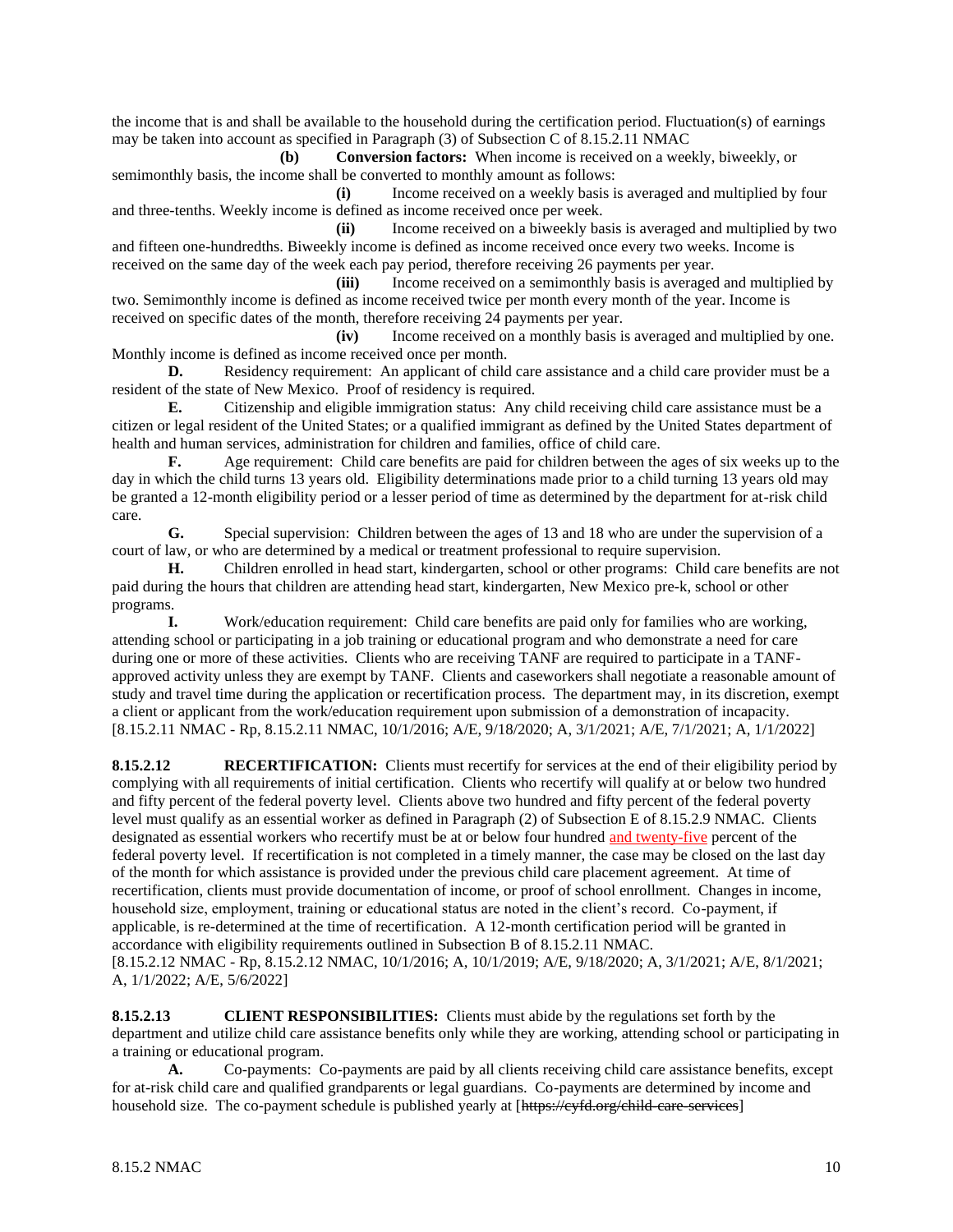[https://www.nmececd.org/child-care-assistance/.](https://www.nmececd.org/child-care-assistance/) In the case of an emergency, or under extenuating circumstances, the department secretary may waive co-payments for families receiving child care, during which period, the department will pay providers the client's approved rate, including required co-payments.

**B.** Co-payments described in Subsection A of 8.15.2.13 NMAC, are used for determining the base co-payment for the first eligible child. The formula for determining the co-payment amount based on the copayment schedule for the first full time child is (low end of the monthly income bracket on the co-payment schedule ÷ 200 percent of annual federal poverty level for household size) X (low end of the monthly income bracket on the co-payment schedule)  $X$  1.1 = monthly copayment for first full time child. Base co-payments for each additional child are determined at one half of the co-payment for the previous child.

**(1)** The first child is identified as the child requiring the most hours of child care.

**(2)** Each additional child will be ranked based on the most number of hours needed for child care to the least number of hours needed for child care.

**C.** Each child's co-payment will be adjusted based on the units of services described in Subsection E of 8.15.2.17 NMAC, as follows:

**(1)** full time care will be based on one hundred percent of the base co-payment;

**(2)** part time 1 care will be based on seventy-five percent of the base co-payment;

**(3)** part time 2 care will be based on fifty percent of the base co-payment; and

**(4)** part time 3 care will be based on twenty-five percent of the base co-payment.

**D.** Clients pay co-payments directly to their child care provider and must remain current in their payments. A client who does not pay co-payments may be subject to sanctions.

**E.** In-home providers: Parents or legal guardians who choose to use an in-home provider become the employer of the child care provider and must comply with all federal and state requirements related to employers, such as the payment of all federal and state employment taxes and the provision of wage information. Any parent or legal guardian who chooses to employ an in-home provider releases and holds the department harmless from any and all actions resulting from their status as an employer. Payments for in-home provider care are made directly to the parent or legal guardian.

**F.** Notification of changes: Clients must provide notification of changes via fax, e-mail, or telephone that affect the need for care to their local child care assistance office.

**(1)** A client must notify the department of any non-temporary change in activity or changes to household composition. Notifications must be provided within 14 calendar days of the change.

**(2)** A client must notify the department when their household income exceeds eighty-five percent of the state median income, taking into account any fluctuation(s) of income.

**(3)** A client must notify the department of any changes to their contact information.

**(4)** A client who changes a provider must notify the department and the current provider 14 calendar days prior to the expected last day of enrollment. If this requirement for notification is met by the client, the current provider will be paid through the 14th calendar day. If this notification requirement is not met, the current provider will be paid 14 calendar days from the last date of nonattendance. The child care placement agreement with the new provider shall become effective when payment to the previous provider ceases. The client will be responsible for payment to the new provider beginning on the start date at the new provider and until the final date of payment to the former provider.

**(5)** If the client has not used the authorized provider for 14 consecutive calendar days, the child will be disenrolled from that provider and the client will remain eligible for the remainder of their eligibility period.

**(6)** Clients who do not comply with this requirement may be sanctioned.

[8.15.2.13 NMAC - Rp, 8.15.2.13 NMAC, 10/1/2016; A, 10/1/2019; A/E, 03/16/2020; A, 8/11/2020; A/E, 9/18/2020; A, 3/1/2021; A/E, 7/1/2021; A; 1/1/2022]

## **8.15.2.14 CASE SUSPENSIONS AND CLOSURES:**

**A.** A case may be suspended by the client if child care benefits are not being utilized for a period not to exceed three months with payment being discontinued to the provider. The client will remain eligible for child care assistance through the remainder of their eligibility period.

**B.** If the client experiences a non-temporary change of activity including the loss of employment, no longer attending school, or no longer participating in a job training or education program, the child care placement agreement may close; however, the client will remain eligible for the approved 12-month eligibility period.

**C.** A case will be closed if the following conditions apply:

**(1)** any non-temporary change in activity;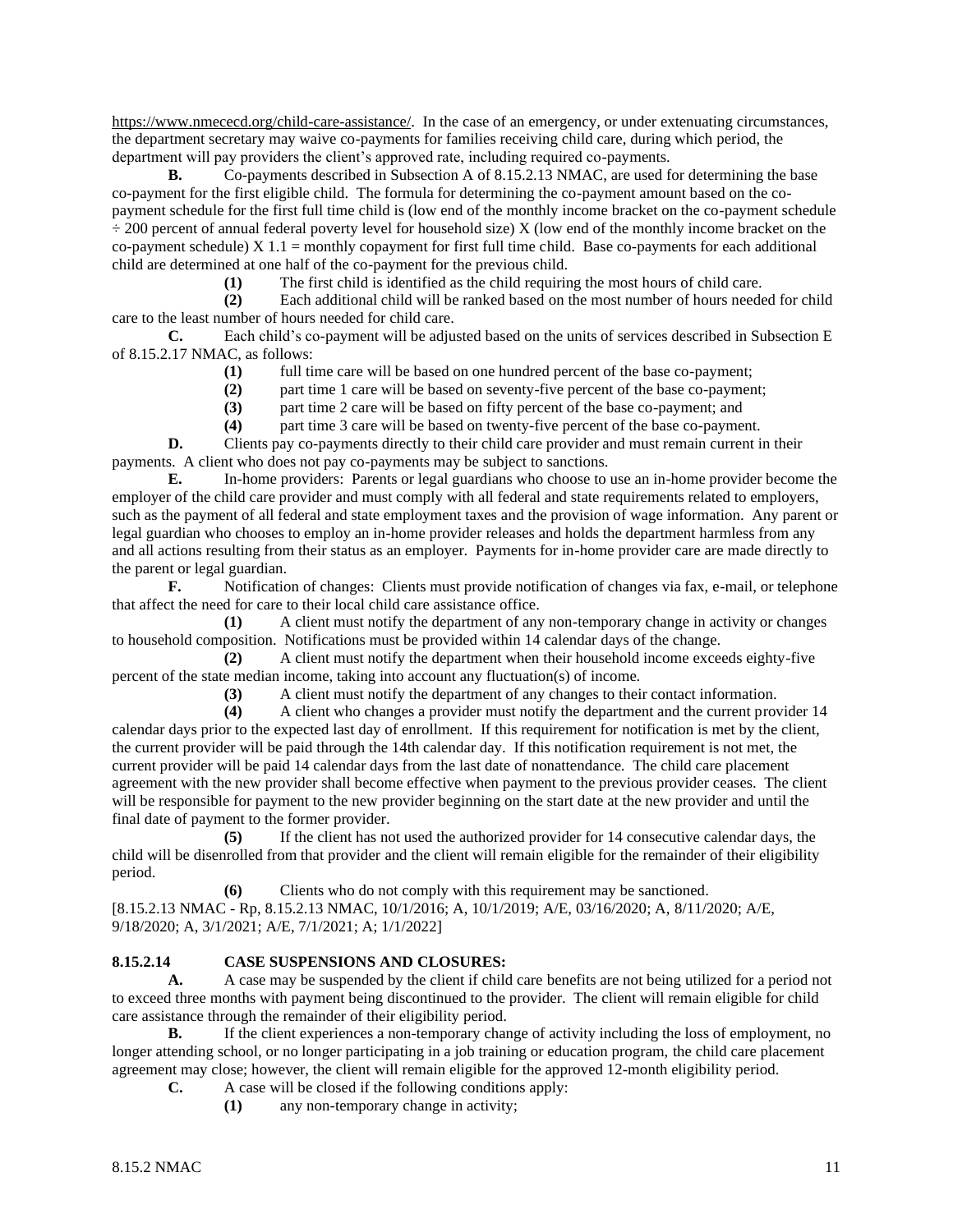**(2)** income in excess of two hundred and fifty percent federal poverty level or a client designated as an essential worker, as defined in Paragraph (2) of Subsection E of 8.15.2.9 NMAC, with an income in excess of four hundred and twenty-five percent of the federal poverty level;

**(3)** failing to recertify at the end of approved eligibility period; or

**(4)** being disqualified from participation in the program.

[8.15.2.14 NMAC - Rp, 8.15.2.14 NMAC, 10/1/2016; A, 3/1/2021; A/E, 7/1/2021; A, 1/1/2022; A/E, 5/1/2022; A/E, 5/6/2022]

**8.15.2.15 PROVIDER REQUIREMENTS:** Child care providers must abide by all department regulations. Child care provided for recreational or other purposes, or at times other than those outlined in the child care placement agreement, are paid for by the client.

**A.** All child care providers who receive child care assistance reimbursements are required to be licensed or registered by the department and meet and maintain compliance with the appropriate licensing and registration regulations in order to receive payment for child care services. Beginning July 1, 2012, child care programs holding a 1-star license are not eligible for child care assistance subsidies. The department honors properly issued military child care licenses to providers located on military bases and tribal child care licenses properly issued to providers located on tribal lands.

**B.** Signed child care placement agreements (including electronically signed child care placement agreements) must be returned by hand delivery, mail, email, fax, or electronic submission to the local child care office within 30 calendar days of issuance. Failure to comply may affect payment for services and the child care placement agreement will be closed. The department will provide reasonable accommodations to allow a client or provider to meet this requirement.

**C.** Child care providers collect required co-payments from clients and provide child care according to the terms outlined in the child care placement agreement.

**D.** Notification of changes: Child care providers must notify the department if a child is disenrolled or child care has not been used for 14 consecutive calendar days without notice from the client.

**(1)** If the above notification was met, the provider will be paid through the 14th calendar day following the first date of nonattendance.

**(2)** If a provider does not notify the department of disenrollment or of non-use for 14 consecutive calendar days, the provider will be paid through the last date of attendance.

**(3)** If a child was withdrawn from a provider because the health, safety, or welfare of the child was at risk, as determined by a substantiated compliant against the child care provider, payment to the former provider will be made through the last day that care was provided.

**(4)** Providers who do not comply with this requirement are sanctioned and may be subject to recoupment or disallowance of payments as provided in 8.15.2.21 NMAC.

**E.** Child care providers accept the rate the department pays for child care and are not allowed to charge families receiving child care assistance above the department rate for the hours listed on the child care placement agreement. Failure to comply with this requirement may result in sanctions.

**(1)** Providers are not allowed to charge clients a registration/educational fee for any child who is receiving child care assistance benefits as listed under 8.15.2 NMAC. The rates set forth below are informed by a cost estimation model and include expenses for registration/educational fees per child and child and family activities on behalf of clients under 8.15.2 NMAC.

**(2)** In situations where an incidental cost may occur such as field trips, special lunches or other similar situations, the child care provider is allowed to charge the child care assistance family the additional cost, provided the cost does not exceed that charged to private pay families.

**(3)** Child care providers are allowed to charge child care assistance families the applicable gross receipts tax for the sum of the child care assistance benefit and co-payment.

**F.** Under emergency circumstances, when CYFD has reason to believe that the health, safety or welfare of a child is at risk, the department may immediately suspend or terminate assistance payments to a licensed or registered provider. The child care resource and referral will assist clients with choosing another CYFD approved provider.

**G.** Owners and licensees may not receive child care subsidy payments to provide care for their own children.

**H.** Providers who are found to have engaged in fraud relating to any state or federal programs, or who have pending charges for or convictions of any criminal charge related to financial practices will not be eligible to participate in the subsidy program.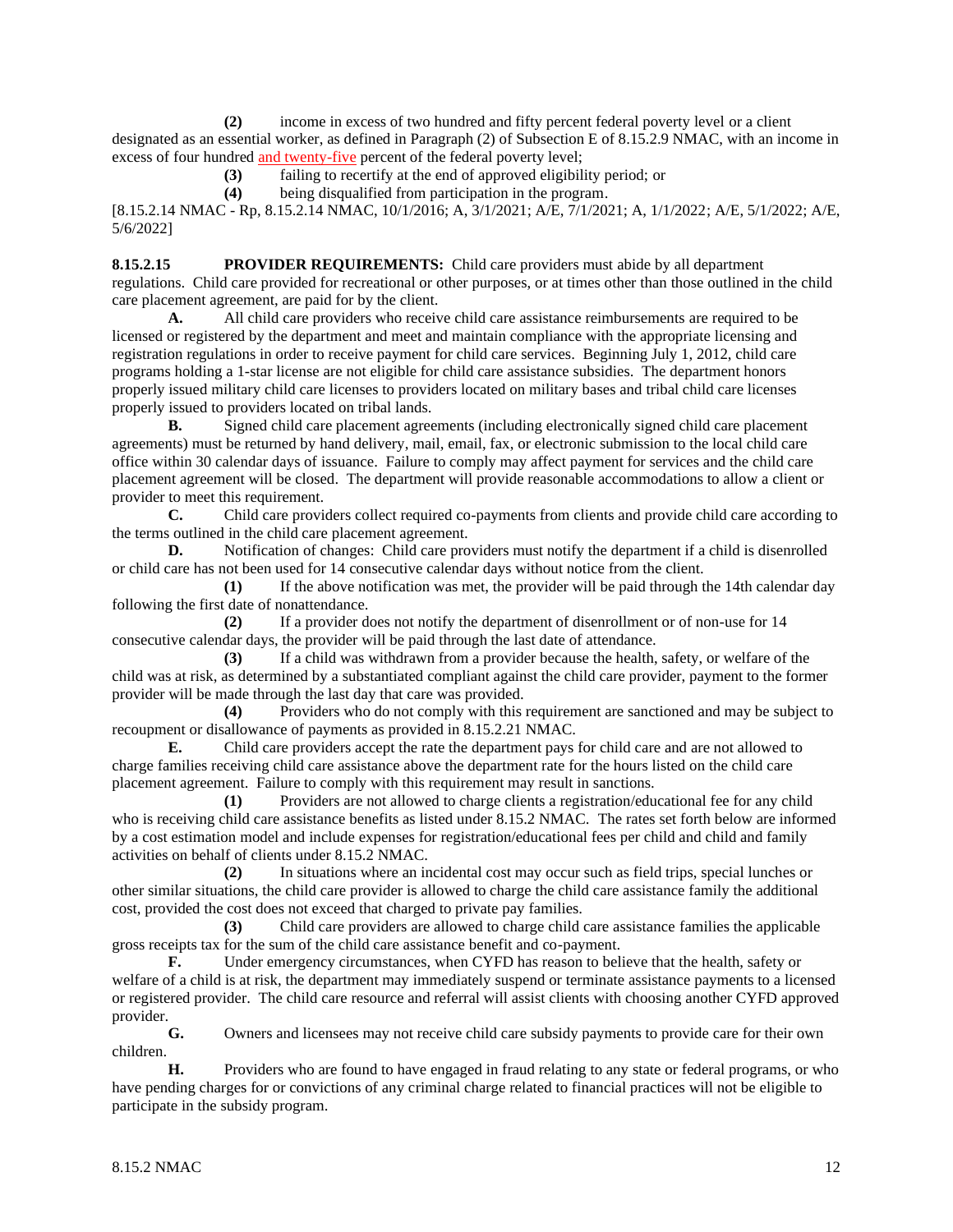**I.** Providers must promote the equal access of services for all children and families by developing and implementing policies and procedures that prohibit discrimination based on race, color, religion, sex (including pregnancy, sexual orientation, or gender identity), national origin, disability, or age (40 or older). [8.15.2.15 NMAC - Rp, 8.15.2.15 NMAC, 10/1/2016; A, 10/1/2019; A, 3/1/2021; A/E, 7/1/2021; A, 1/1/2022]

## **8.15.2.16 DEPARTMENT RESPONSIBILITIES:**

**A.** The department pays child care providers who provide child care services to department clients in a timely manner.

**B.** Child care assistance workers perform all casework functions in a timely manner, including the processing of payments and notifications of case actions.

**C.** Child care assistance workers will perform all eligibility and recertification determinations within 10 working days upon receipt of all required documentation from the client.

**D.** Child care assistance workers notify clients and providers in writing of all actions, which affect services, benefits, or provider payments or status, citing the applicable policy.

**E.** Child care assistance workers determine eligibility for all child care assistance programs except for TANF. Eligibility for TANF is determined by the New Mexico human services department.

**F.** Child care assistance workers must inform parents or legal guardians of their right to choose their child care providers and provide information on how to look for quality child care in a provider.

**G.** The department and other organizations approved by the department provide information and orientation programs regarding child care assistance benefits, quality child care issues, and the impact of child care on the child's physical, mental, social and emotional development to parents or legal guardians and providers.

**H.** The department and other organizations approved by the department offers provider education programs consisting of training on program participation requirements, parent or legal guardian and provider responsibilities, licensing and registration requirements, payment issuance and background check processing, the competency areas for child care providers as outlined by the office of child development, or the department, the importance of providing quality child care, and other topics of interest to parents or legal guardians and providers. These education programs count toward the continuing education hours required of providers by registration and licensing regulations.

[8.15.2.16 NMAC - Rp, 8.15.2.16 NMAC, 10/1/2016; A/E, 9/18/2020; A, 3/1/2021]

**8.15.2.17 PAYMENT FOR SERVICES:** The department pays child care providers on a monthly basis, according to standard practice for the child care industry. Payment is based upon the child's enrollment with the provider as reflected in the child care placement agreement, rather than daily attendance. As a result, most placements reflect a month of service provision and are paid on this basis. However, placements may be closed at any time during the month. A signed child care placement agreement must be returned to the department for payment to be issued to the provider. The following circumstances under which the department may close placements or discontinue payment at a time other than the end of the month:

**A.** When the child care placement agreement expires during the month, or when the provider requests that the client change providers or the provider discontinues services; payment will be made through the last day that care is provided.

**B.** Payment for notification of changes:

**(1)** If a client fails to notify the department within 14 calendar days of their expected last day of enrollment, the department will pay the provider 14 calendar days from the last day of nonattendance. The child care placement agreement with the new provider shall become effective when payment to the previous provider ceases.

**(2)** If the provider notifies the department of a child who is disenrolled or child care has not been used for 14 consecutive calendar days, the provider will be paid through the 14th calendar day following the last day of attendance.

**(3)** If a provider does not notify the department of disenrollment or of nonattendance for 14 consecutive calendar days, the provider will be paid through the last date of attendance.

**(4)** If a child was withdrawn from a provider because the health, safety, or welfare of the child was at risk, as determined by a substantiated compliant against the child care provider, payment to the former provider will be made through the last day that care was provided.

**C.** The rates set forth below are informed by a cost estimation model and include expenses for registration/educational fees per child and child and family activities on behalf of clients under 8.15.2 NMAC.

**D.** The amount of the payment is based upon the age of the child and average number of hours per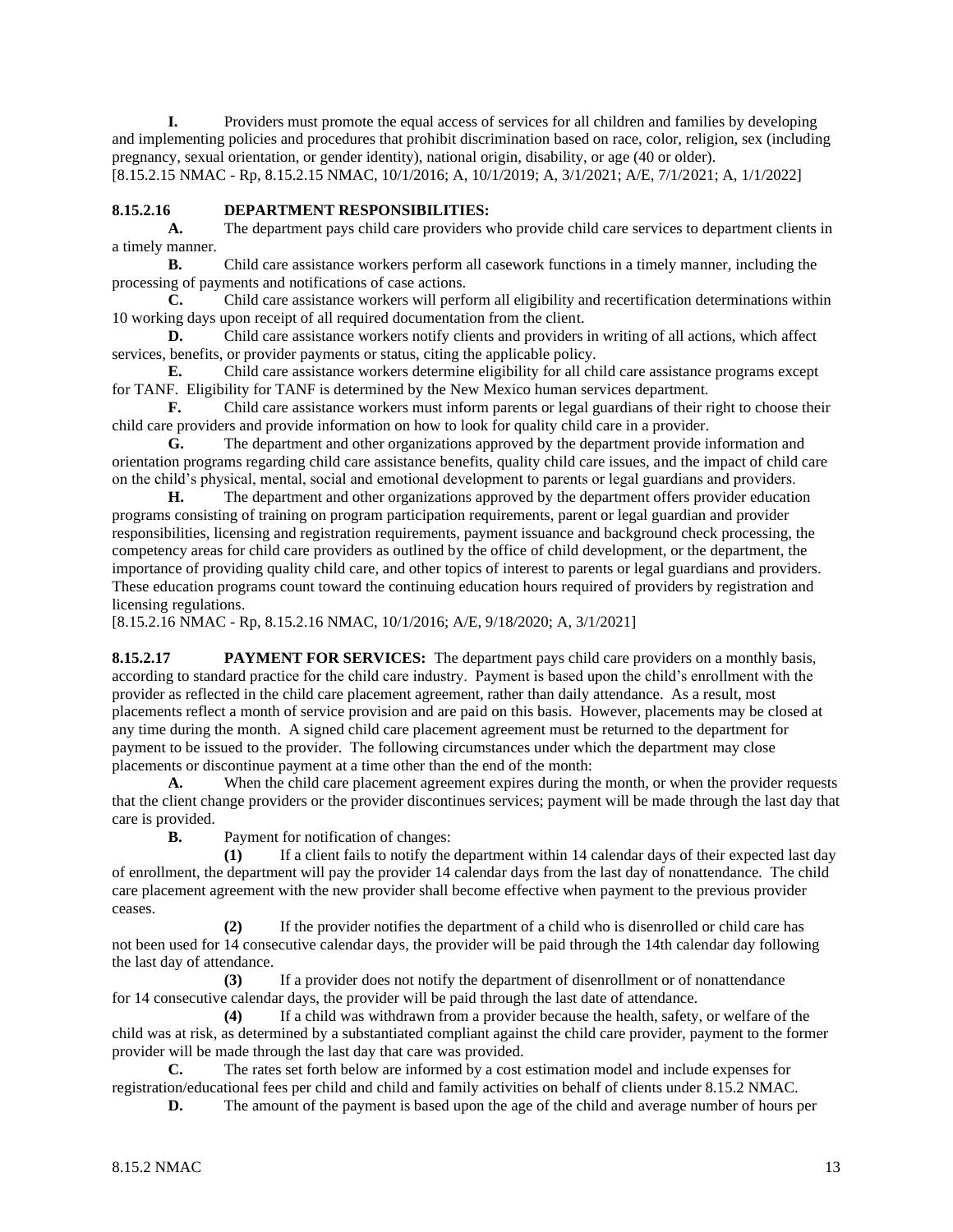week needed per child during the certification period. The number of hours of care needed is determined with the parent or legal guardian at the time of certification and is reflected in the provider agreement. Providers are paid according to the units of service needed which are reflected in the child care placement agreement covering the certification period.<br> **E** Theory

| . .                                                                    |                                                                        | The appartment pays for early based apon the following units of service. |                                                                          |
|------------------------------------------------------------------------|------------------------------------------------------------------------|--------------------------------------------------------------------------|--------------------------------------------------------------------------|
| Full time                                                              | Part time 1                                                            | Part time 2 (only for<br>split custody or in cases                       | Part time 3                                                              |
|                                                                        |                                                                        | where a child may have                                                   |                                                                          |
|                                                                        |                                                                        | two providers)                                                           |                                                                          |
| Care provided for an average of 30<br>or more hours per week per month | Care provided<br>for an average of<br>8-29 hours per<br>week per month | Care provided for an<br>average of 8-19 hours<br>per week per month      | Care provided for an<br>average of 7 or less hours<br>per week per month |
| Pay at 100% of full time rate                                          | Pay at 75 % of<br>full time rate                                       | Pay at 50 % of full time<br>rate                                         | Pay at 25% of full time rate                                             |

**E.** The department pays for care based upon the following units of service:

**F.** Hours of care shall be rounded to the nearest whole number.

| G.                                            | Monthly reimbursement rates: |            |            |
|-----------------------------------------------|------------------------------|------------|------------|
| Licensed child care centers                   |                              |            |            |
| Infant                                        | Toddler                      | Pre-school | School-age |
| \$880.00                                      | \$635.00                     | \$575.00   | \$441.00   |
| Licensed group homes (capacity: 7-12)         |                              |            |            |
| Infant                                        | Toddler                      | Pre-school | School-age |
| \$855.00                                      | \$830.00                     | \$680.00   | \$428.00   |
| Licensed family homes (capacity: 6 or less)   |                              |            |            |
| Infant                                        | Toddler                      | Pre-school | School-age |
| \$875.00                                      | \$850.00                     | \$700.00   | \$412.00   |
| Registered homes, in-home child care, and FFN |                              |            |            |
| Infant                                        | Toddler                      | Pre-school | School-age |
| \$350.00                                      | \$350.00                     | \$350.00   | \$350.00   |

**H.** The department pays a differential rate according to the license or registration status of the provider, national accreditation status of the provider if applicable, and star level status of the provider if applicable. In the case of a public health emergency, the department secretary may approve a differential rate be paid to licensed providers.

**I.** Providers holding and maintaining CYFD approved national accreditation status will receive the differential rate listed in Subsection I below, per child per month for full time care above the base rate for type of child care (licensed center, group home or family home) and age of child. All providers who maintain CYFD approved national accreditation status will be paid at the accredited rates for the appropriate age group and type of care. In order to continue at this accredited reimbursement rate, a provider holding national accreditation status must meet and maintain licensing standards and maintain national accreditation status without a lapse. If a provider holding national accreditation status fails to maintain these requirements, this will result in the provider reimbursement reverting to a lower level of reimbursement.

**(1)** Providers who receive national accreditation on or before December 31, 2014 from an accrediting body that is no longer approved by CYFD will no longer have national accreditation status, but will remain eligible to receive an additional \$150 per child per month for full time care above the base rate for type of child care (licensed center, group home or family home) and age of child until December 31, 2017.

**(a)** In order to continue at this reimbursement rate until December 31, 2017 a provider holding accreditation from accrediting bodies no longer approved by CYFD must maintain licensing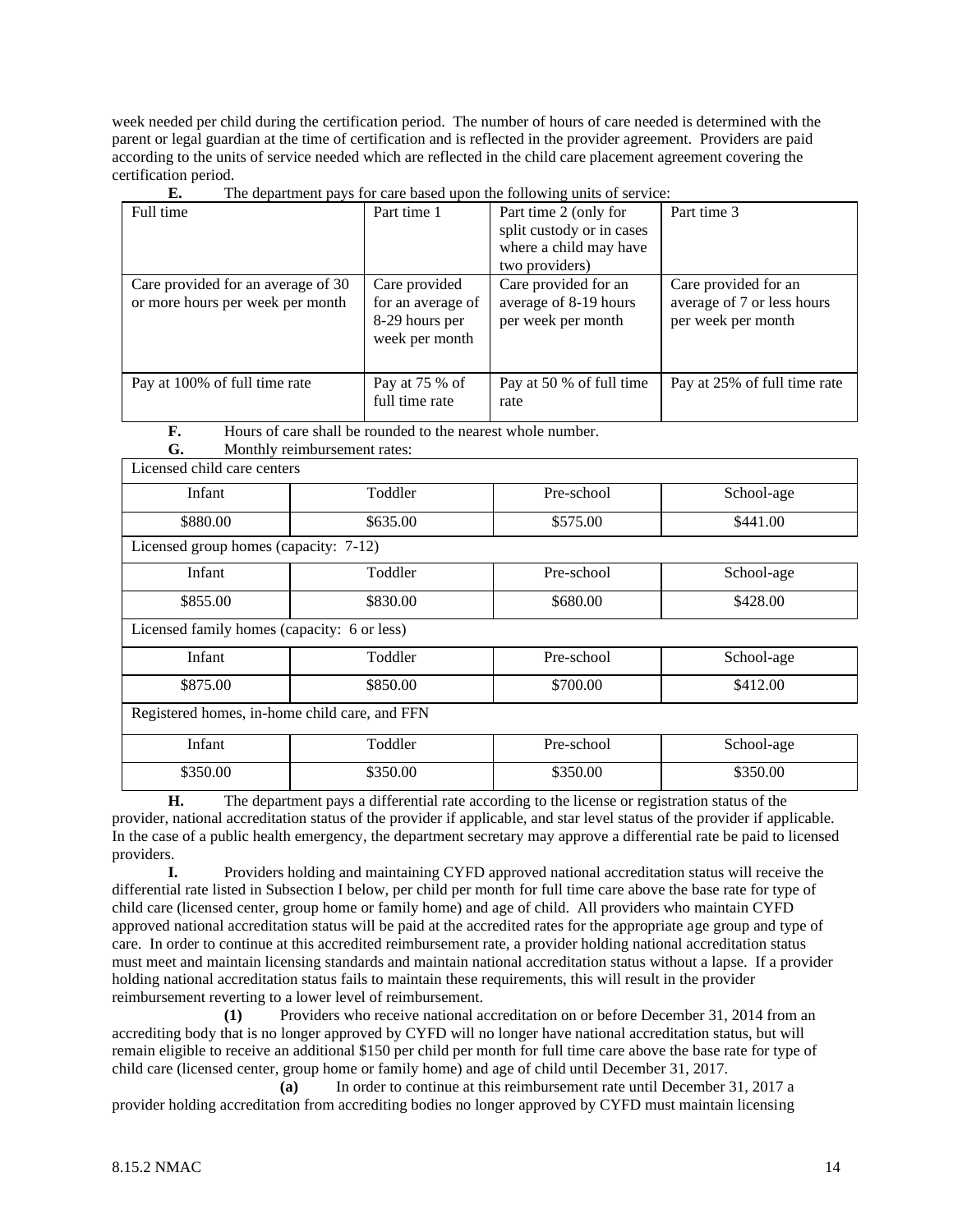standards and maintain accreditation without a lapse.

**(b)** If the provider fails to maintain their accreditation, the provider reimbursement will revert to the base reimbursement rate unless they have achieved a FOCUS star level or regain national accreditation status approved by CYFD.

**(2)** The licensee shall notify the licensing authority within 48 hours of any adverse action by the national accreditation body against the licensee's national accreditation status, including but not limited to expiration, suspension, termination, revocation, denial, nonrenewal, lapse or other action that could affect its national accreditation status. All providers are required to notify the department immediately when a change in accreditation status occurs.

**J.** The department will pay a differential rate per child per month for full time care above the base reimbursement rate to providers achieving higher Star levels by meeting FOCUS essential elements of quality as follows:

| <b>Licensed Child Care Centers</b>                    |          |            |            |  |
|-------------------------------------------------------|----------|------------|------------|--|
| 2+ Star FOCUS                                         |          |            |            |  |
| Infant                                                | Toddler  | Pre-school | School-age |  |
| \$100.00                                              | \$100.00 | \$100.00   | \$100.00   |  |
| 3 Star FOCUS                                          |          |            |            |  |
| Infant                                                | Toddler  | Pre-school | School-age |  |
| \$100.00                                              | \$100.00 | \$100.00   | \$100.00   |  |
| 4 Star FOCUS                                          |          |            |            |  |
| Infant                                                | Toddler  | Pre-school | School-age |  |
| \$335.00                                              | \$290.00 | \$250.00   | \$180.00   |  |
| 5 Star FOCUS or ECECD approved national accreditation |          |            |            |  |
| Infant                                                | Toddler  | Pre-school | School-age |  |
| \$640.00                                              | \$550.00 | \$350.00   | \$250.00   |  |

| Licensed Family and Group Homes                       |          |            |            |  |  |
|-------------------------------------------------------|----------|------------|------------|--|--|
| 2+ Star FOCUS                                         |          |            |            |  |  |
| Infant                                                | Toddler  | Pre-school | School-age |  |  |
| \$130.00                                              | \$130.00 | \$130.00   | \$100.00   |  |  |
| 3 Star FOCUS                                          |          |            |            |  |  |
| Infant                                                | Toddler  | Pre-school | School-age |  |  |
| \$130.00                                              | \$130.00 | \$130.00   | \$100.00   |  |  |
| 4 Star FOCUS                                          |          |            |            |  |  |
| Infant                                                | Toddler  | Pre-school | School-age |  |  |
| \$195.00                                              | \$195.00 | \$195.00   | \$180.00   |  |  |
| 5 Star FOCUS or ECECD approved national accreditation |          |            |            |  |  |
| Infant                                                | Toddler  | Pre-school | School-age |  |  |
| \$260.00                                              | \$260.00 | \$260.00   | \$250.00   |  |  |

**K.** In order to continue at the FOCUS reimbursement rates, a provider must meet and maintain the most recent FOCUS eligibility requirements and star level criteria. If the provider fails to meet the FOCUS eligibility requirements and star level criteria the provider reimbursement will revert to the FOCUS criteria level demonstrated.

**L.** The department pays a differential rate equivalent to five percent, ten percent or fifteen percent of the applicable full-time/part-time rate to providers who provide care during non-traditional hours. Non-traditional care will be paid according to the following charts:

|             | $1-10$ hrs/wk | 11-20 hrs/wk | 21 or more hrs/wk |
|-------------|---------------|--------------|-------------------|
| After hours | 5%            | 10%          | 15%               |
|             |               |              |                   |
|             | 1-10 hrs/wk   | 11-20 hrs/wk | 21 or more hrs/wk |

|                                                                                                    |               | 1 1 U 111 3/88 N | $11 \angle 0 \ln 37$ W N | $21 \, \text{or} \, \text{mod} \, \text{mod} \, \text{mod}$ |
|----------------------------------------------------------------------------------------------------|---------------|------------------|--------------------------|-------------------------------------------------------------|
|                                                                                                    | Weekend hours | 5%               | 10%                      | .5%                                                         |
| If a significant change occurs in the client's circumstances, (see Subsection F of 8.15.2.13<br>М. |               |                  |                          |                                                             |

NMAC) the child care placement agreement may be modified and the rate of payment is adjusted. The department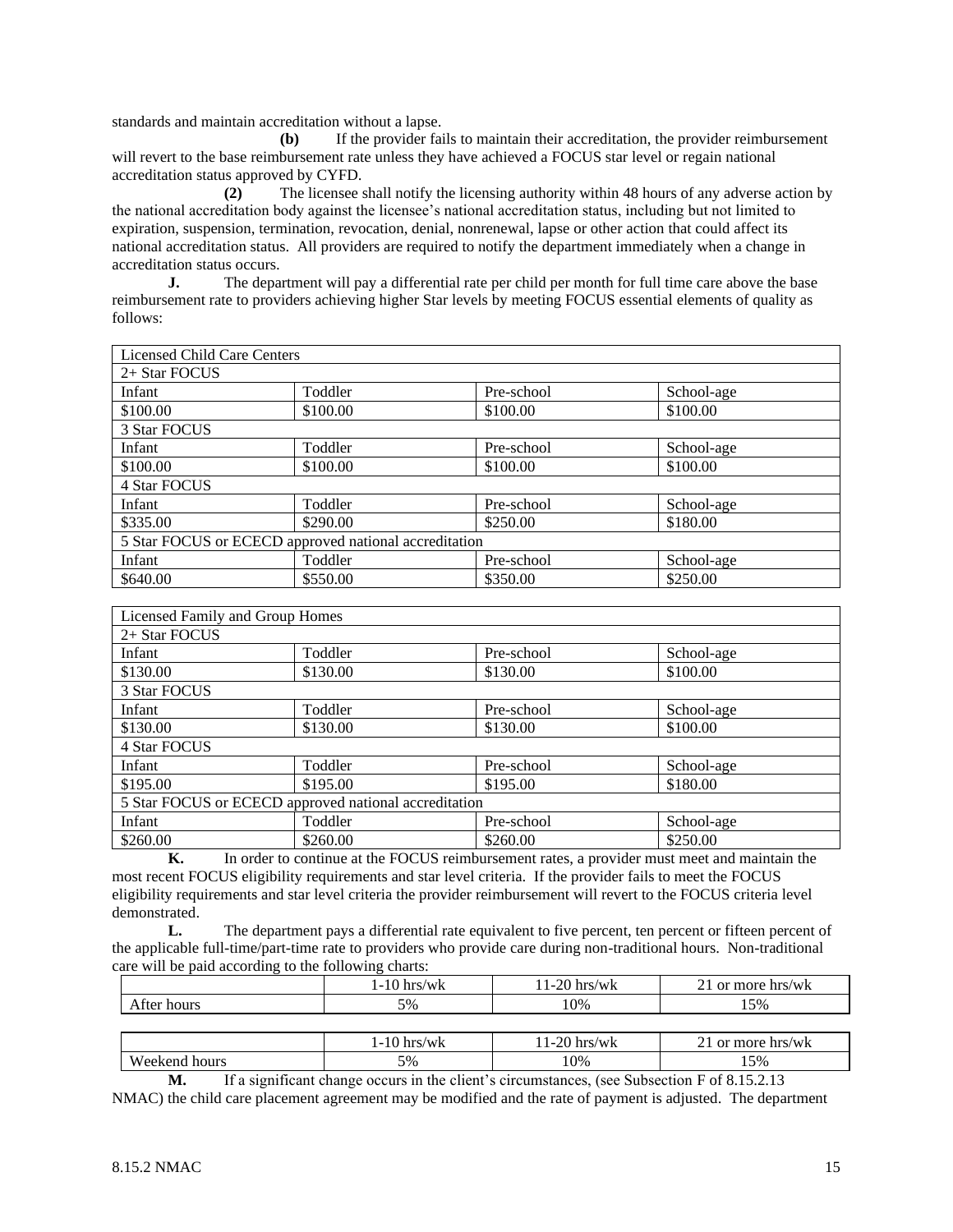monitors attendance and reviews the placement at the end of the certification period when the child is re-certified.

**N.** The department may conduct provider, parent, or legal guardian, audits to assess that the approved service units are consistent with usage. Providers found to be defrauding the department are sanctioned. Providers must provide all relevant information requested by the department during an audit.

**O.** Payments are made to the provider for the period covered in the child care placement agreement or based on the availability of funds.

[8.15.2.17 NMAC - Rp, 8.15.2.17 NMAC, 10/1/2016; A, 10/1/2019, A/E, 03/16/2020; A, 8/11/2020; A, 3/1/2021; A/E, 7/1/2021; A, 1/1/2022]

**8.15.2.18 UNDER PAYMENTS:** If a client or provider is underpaid for child care services, the department may issue a one-time payment within 15 calendar days of the department's knowledge or receipt of notification. Notification of the department by the client or provider must occur within three months of the occurrence of alleged underpayment.

[8.15.2.18 NMAC - Rp, 8.15.2.18 NMAC, 10/1/2016; A, 3/1/2021]

**8.15.2.19 OVER PAYMENT AND RECOUPMENT:** If a provider receives payment for services for which he/she is not entitled, or a client receives benefits on behalf of their child for which he/she is not entitled, and this results in an overpayment, the child care worker will initiate recoupment procedures unless the early childhood services director deems otherwise in exceptional circumstances. Recoupments will only be sought from providers. The department will not seek a recoupment from a client unless substantiated fraud by that client has been determined. The client or provider must repay the amount of the overpayment to the department within 30 calendar days of notification, unless the department determines that the amount is so large that it cannot be paid in one lump sum. In this case, the department may allow the client or provider to repay the amount over a payment period, negotiated between the client and the department, usually not to exceed four months. Failure to pay the overpayment within 30 days of the notice or failure to make regular payments under an agreed upon payment schedule may result in sanctions including termination of benefits or referral of the account to a collection agency or legal action.

[8.15.2.19 NMAC - Rp, 8.15.2.19 NMAC, 10/1/2016; A/E, 9/18/2020; A, 3/1/2021]

**8.15.2.20 FRAUD:** The purposeful misrepresentation of facts relating to eligibility for benefits, or knowingly omitting information that affects eligibility is fraud and appropriate sanctions, including recoupment, termination of benefits, and referral to law enforcement, are initiated by the department. Fraudulent cases are reported to the department, which will take such action as is deemed necessary. The case remains open at the same rate of benefits until the investigation is concluded and disposition is determined. In cases where substantiated fraud has been determined, the department may disqualify a client or provider until their debt has been paid in full.  $[8.15.2.20 \text{ NMAC} - \text{Rp}, 8.15.2.20 \text{ NMAC}, 10/1/2016; \text{A}, 3/1/2021]$ 

**8.15.2.21 SANCTIONS:** Sanctions may be imposed according to the severity of the infraction as determined by the department as detailed below.

**A.** Providers or clients who fail to make timely payments in the case of recoupment of overpayments may be referred to a collection agency.

**B.** The department may initiate the recoupment process against any provider who fail to report in a timely manner that a child has not been in attendance for 14 consecutive calendar days.

**C.** Providers who allow their registration or license to lapse without renewal will not be paid during the periods for which the license or registration is not current. Providers who lose national accreditation status or lose eligibility for payment at any level of reimbursement for failure to maintain the standards required to be paid at that level of reimbursement, will not be paid at that level of reimbursement beginning with the first day of the month during which the loss of accreditation or eligibility occurred. Payment recoupment will be sought for any period for which excessive benefits have been paid.

**D.** Clients who fail to pay co-payments may be disqualified until the co-payment is paid or until an agreement is made between the client and the provider to bring the co-payment current. [8.15.2.21 NMAC - Rp, 8.15.2.21 NMAC, 10/01/2016; A, 3/1/2021; A, 1/1/2022]

**8.15.2.22 FAIR HEARINGS:** Clients who have been denied benefits, whose benefits have been reduced, terminated, or who have been sanctioned or disqualified from the program, or providers who have been sanctioned, disqualified from the program, had assistance payments suspended or terminated, or from whom a payment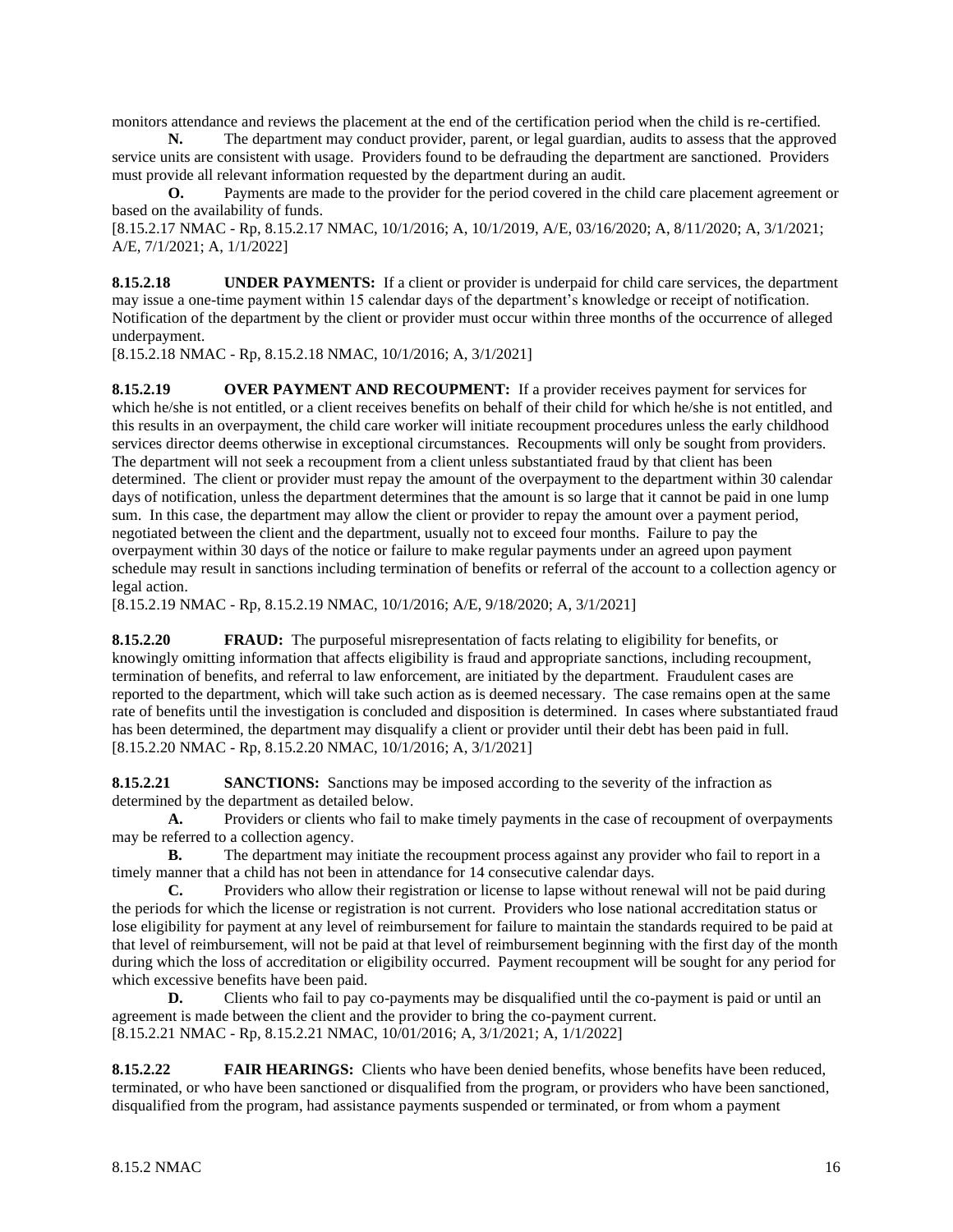recoupment is being sought may request a fair hearing. The request for a fair hearing must be made in writing within 30 calendar days from the date the department took the adverse action affecting the claimant's benefits.

**A.** The department reviews the request for hearing and determines if the matter can be resolved without proceeding to a fair hearing. If the matter cannot be resolved without a fair hearing, the department conducts the fair hearing within 60 calendar days of receipt of the letter requesting the hearing and notifies the claimant of the date of the hearing no less than 14 calendar days prior to the hearing. The location of the hearing must be easily accessible to the claimant. Conducting the fair hearing by telephone is permitted. The claimant may request a change of date, provided that the 60 calendar day time limit is not exceeded.

**B.** The department appoints a hearing officer. The department is not responsible or liable for a claimant's travel costs, legal costs, or any other costs associated with the claimant's request for a fair hearing.

**C.** The hearing officer reviews all of the relevant information and makes a final decision within 30 calendar days of the hearing. The final decision is binding upon the department and claimant and implemented within 14 calendar days of the hearing decision. The claimant is notified in writing of the hearing officer's decision within 14 calendar days of the hearing decision.

**D.** At the claimant's option the case may remain open at the same benefit level until disposition. If the decision is in favor of the department, the claimant is responsible for repayment of all monies received to which the claimant was not entitled, unless the hearing decision provides otherwise or the early childhood services director authorizes otherwise in exceptional circumstances. The fair hearing process is not intended as a means to extend the time for receipt of child care assistance payments to which the recipient is not otherwise entitled, and therefore exceptional circumstances must be explicitly stated.

**E.** Child care assistance workers determine eligibility for all child care assistance programs except for TANF. Eligibility for TANF is determined by the New Mexico human services department. If TANF benefits are modified or terminated by HSD, then the client applies for a fair hearing to HSD. [8.15.2.22 NMAC - Rp, 8.15.2.22 NMAC, 10/1/2016]

**8.15.2.23 COMPLAINTS:** Clients or providers who are dissatisfied with the services provided by the department may express their complaints orally or in writing to the local field office, the central office, the director's office or the office of the department secretary. The department's toll free number is posted in each office and made available to clients and providers upon request. The local supervisor, bureau chief, director or secretary responds to complaints by clients or providers orally or in writing as is deemed appropriate in each case. [8.15.2.23 NMAC - Rp, 8.15.2.23 NMAC, 10/1/2016]

**8.15.2.24 CO-PAYMENT SCHEDULE:** The department will develop and publish an annual co-payment schedule based on the federal poverty guidelines.

[8.15.2.24 NMAC - Rp, 8.15.2.24 NMAC, 10/1/2016]

**8.15.2.25 CONFIDENTIALITY:** Client files are established and maintained solely for use in the administration of the child care assistance program. Information contained in the records is confidential and is released only in the following limited circumstances:

**A.** to the client upon request;

**B.** to an individual who has written authorization from the client;

**C.** to department employees and agents who need it in connection with program administration, including program auditors; or

**D.** to other agencies or individuals including law enforcement officers who satisfy the following conditions:

**(1)** agency or individual is involved in the administration of a federal or a federally-assisted program, which provides assistance in cash, in kind or in services directly to individuals on the basis of need;

**(2)** information is to be used for the purpose of establishing eligibility, determining amount of assistance or for providing services for applicants or recipients;

**(3)** agency or individual is subject to standards of confidentiality comparable to those contained herein; and

**(4)** agency or individual has actual or implied consent of the applicant or recipient to release the information; in an emergency, information may be released without permission, but the client must be informed of its release immediately thereafter; consent may be considered as implied if the client has made application to the inquiring agency for a benefit of service;

**E.** as requested in a subpoena or subpoena duces tecum.